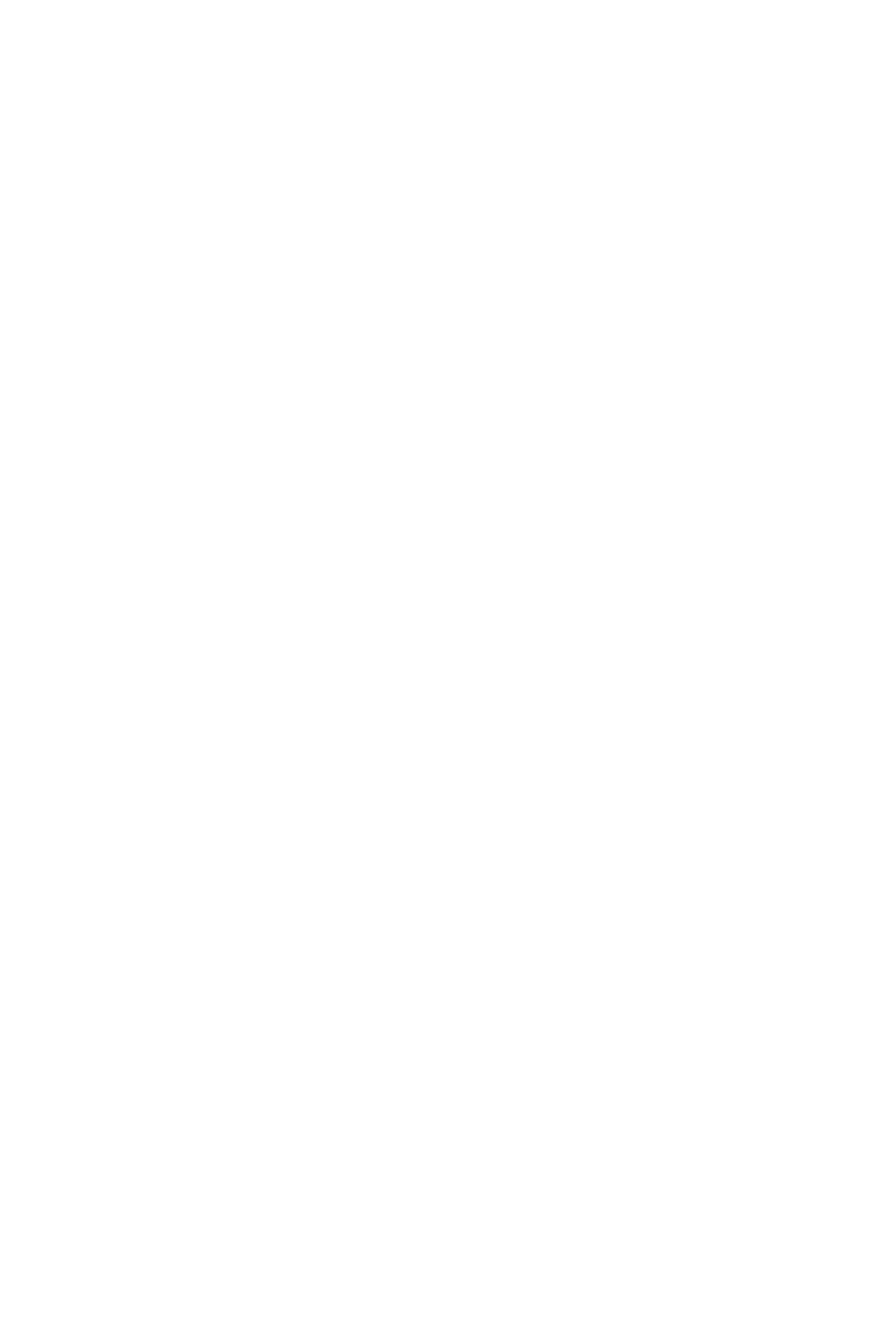# 10

# The Parallels between 1 and 2 Thessalonians against the Background of Ancient Parallel LETTERS AND SPEECHES

## Armin D. Baum

David Wenham has demonstrated convincingly that memory and oral tradition were key components behind the formation of the Gospels.<sup>1</sup> This important insight is relevant for the interpretation, not only of the many parallels between the Synoptic Gospels but also of the parallels between some of the Pauline letters.

More than a hundred years ago, William Wrede wrote a book on the origin of 2 Thessalonians that is still influential, as evidenced by the fact that it was recently translated into English. He regarded the parallels between 1 and 2 Thessalonians as the "primary argument" against the authenticity of 2 Thessalonians.<sup>2</sup> Scholars who defend the authenticity of 2 Thessalonians agree that the parallels are the most important argument.<sup>3</sup>

In this essay, I would like to apply a somewhat new approach to the striking parallels of 1 and 2 Thessalonians. I will start with a review of these parallels (section 1). In a second step, I will give an overview of the different interpretations of these parallels in the most important scholarly literature (section 2).

<sup>1.</sup> D. Wenham, *From Good News to Gospels: What Did the First Christians Say about Jesus?* (Grand Rapids: Eerdmans, 2018).

<sup>2.</sup> W. Wrede, *The Authenticity of the Second Letter to the Thessalonians*, trans. R. Rhea (Eugene, OR: Cascade, 2017), 2; trans. of *Die Echtheit des Zweiten Thessalonicherbriefes* (Leipzig: Hinrichs, 1903); so also W. Trilling, *Untersuchungen zum 2. Thessalonicherbrief*, ETS 27 (Leipzig: St. Benno, 1972), 157; cf. most recently R. Hoppe, *Der zweite Thessalonikerbrief* (Freiburg: Herder, 2019), 33–35; and T. Nicklas, *Der zweite Thessalonicherbrief*, KEK 10/2 (Göttingen: Vandenhoeck, 2019), 26–29, 42–45.

<sup>3.</sup> For instance, J. Graafen, *Die Echtheit des zweiten Briefes an die Thessalonicher*, NTAbh 14.5 (Münster: Aschendorff, 1930), 35; so also A. J. Malherbe, *The Letters to the Thessalonians*, AncB 32B (New York: Doubleday, 2000), 365; cf. the recent overview by N. K. Gupta, *1 & 2 Thessalonians*, ZCINT 13 (Grand Rapids: Zondervan, 2019).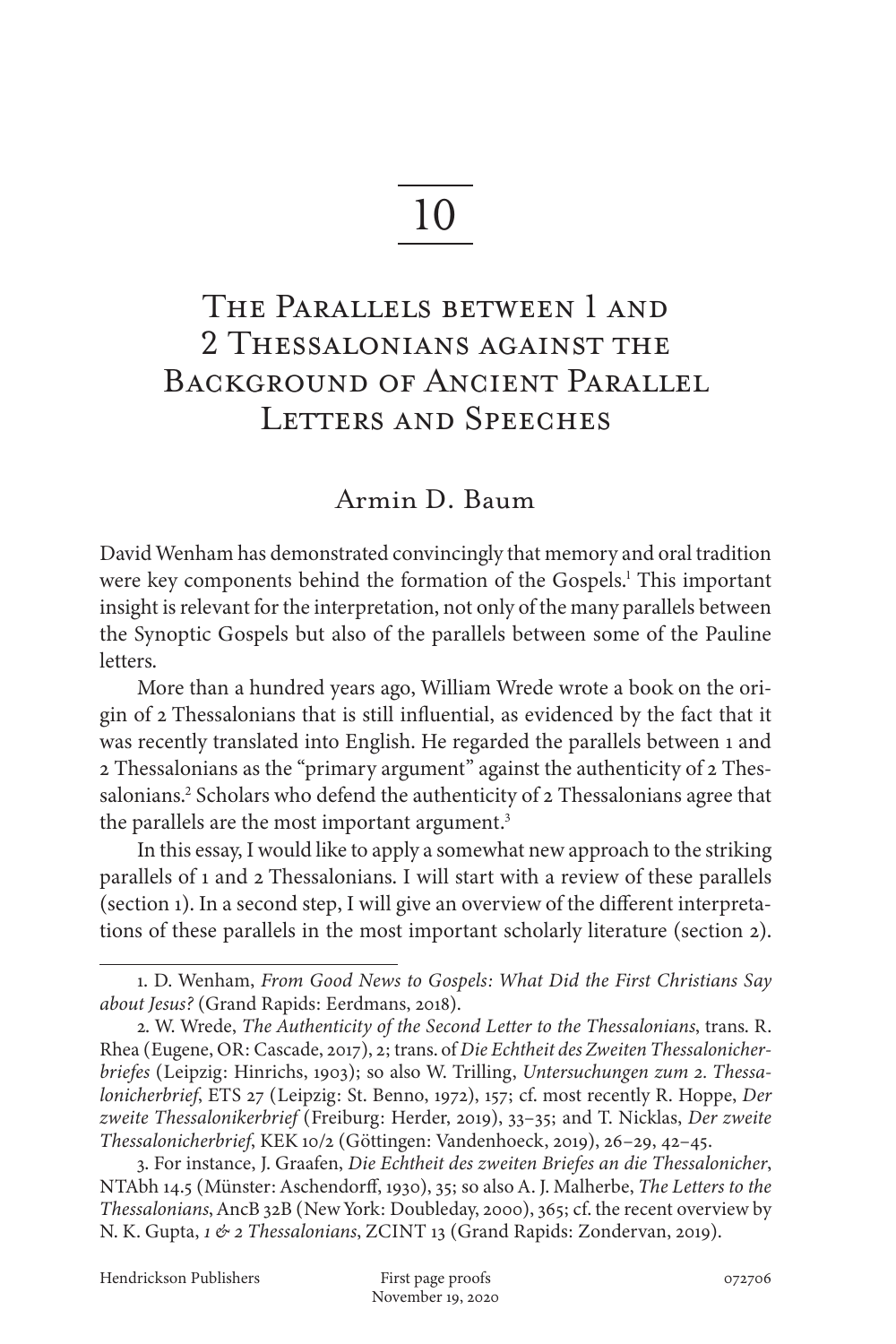Then, I will draw on some neglected historical evidence—namely, parallel letters and parallel speeches in ancient literature (sections 3 and 4). Finally, I will draw some conclusions (section 5).

# **1. The Parallels between 1 and 2 Thessalonians**

## *Different Kinds of Agreement*

Between 1 and 2 Thessalonians, there are topical, structural, and verbal similarities (and differences). First, there are some topical agreements between 1 and 2 Thessalonians: both letters deal with eschatological (1 Thess 4:13–18; 5:1–3; 2 Thess 2:1–12) and ethical (1 Thess 4:1–8, 9–12; 5:4–11, 12–13, 14–22; 2 Thess 3:6–15) questions.

Second, both letters agree to a certain extent in their structures: the letters contain similar letter openings (1 Thess 1:1 par 2 Thess 1:1–2), thanksgivings (1:2ff. par 1:3ff.; 2:13ff. par 2:13f.; 3:11–13 par 2:16–17), and letter closings (5:23–28 par 3:1–5, 16–18).

Third, there are verbal agreements. As Wrede already observed, extensive verbal agreements between 1 and 2 Thessalonians are rare.<sup>4</sup> A comparatively high level of verbal agreement can be found in several sections of the two letters (which have been printed in bold in table 1):

| 1 Thess          | 2 Thess          |                                                    |  |
|------------------|------------------|----------------------------------------------------|--|
| 1:1              | $1:1-2$          | Letter opening:                                    |  |
| 1:1a             | 1:1a             | - Senders                                          |  |
| 1:1 <sub>b</sub> | 1:1 <sub>b</sub> | - Addressees                                       |  |
| 1:1C             | 1:2              | - Greeting                                         |  |
| $1:2 - 10$       | $1:3-12$         | Thanksgiving for the congregation                  |  |
| $2:1 - 12$       |                  | Review of previous activities                      |  |
|                  | $2:1 - 12$       | Teaching about signs of the parousia (eschatology) |  |
| $2:13 - 16$      | $2:13 - 14$      | Thanksgiving for the reception of the gospel       |  |
| $2:17 - 20$      |                  | Paul's longing for the congregation                |  |
| $3:1 - 8$        |                  | Timothy's report about the congregation            |  |
|                  | 2:15             | Exhortation to stability                           |  |

<sup>4.</sup> Wrede, *Authenticity*, 13; cf. the comprehensive overview by R. Reuter, *Kolosser-, Epheser-, II. Thessalonicherbrief*, vol. 1 of *Synopse zu den Briefen des Neuen Testaments*, Arbeiten zur Religion und Geschichte des Urchristentums 5 (Frankfurt: Lang, 1997), 621–739.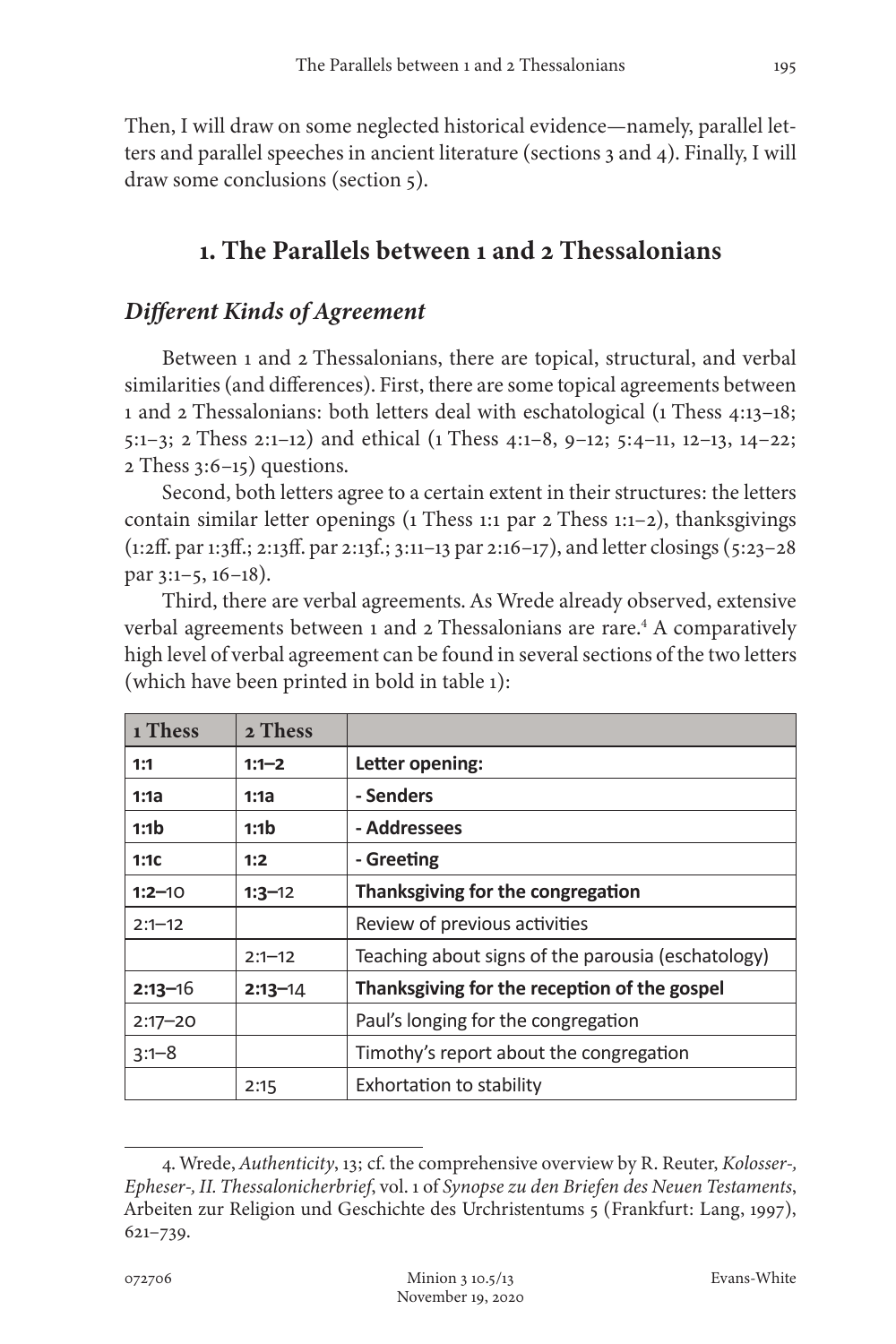| 1 Thess     | 2 Thess     |                                                     |  |
|-------------|-------------|-----------------------------------------------------|--|
| $3:9 - 10$  |             | Prayer report                                       |  |
| $3:11 - 13$ | $2:16 - 17$ | Prayer for the congregation                         |  |
| 4:1–8       |             | Exhortation to sanctification (ethics)              |  |
| $4:9-12$    |             | Exhortation to brotherly love (ethics)              |  |
| 4:13–18     |             | Teaching about the resurrection (eschatology)       |  |
| $5:1-3$     |             | Teaching about times and points of time (eschatol.) |  |
| $5:4 - 11$  |             | Exhortation to watchfulness (ethics)                |  |
| $5:12-13$   |             | Exhortation to the recognition of leaders (ethics)  |  |
| $5:14 - 22$ |             | Various exhortations (ethics)                       |  |
|             | $3:6 - 15$  | Exhortation on behavior against nonworkers (ethics) |  |
| $5:23 - 28$ | $3:16 - 18$ | Letter closing:                                     |  |
| 5:23        | 3:16        | - Blessings                                         |  |
| 5:24        | 3:3         | - Encouragement                                     |  |
| 5:25        | $3:1-2$     | - Request for intercession                          |  |
|             | 3:4         | - Expression of confidence                          |  |
|             | 3:5         | - Blessing                                          |  |
| 5:26        | 3:17        | - Final greeting                                    |  |
| 5:27        |             | - Command to read the letter publicly               |  |
| 5:28        | 3:18        | - Blessing                                          |  |

**Table 1: Structural Agreements between 1 and 2 Thessalonians**

# *Verbal Agreement in the Letter Openings*

First, similarities in wording can be found in the letter openings (1 Thess 1:1–2 par 2 Thess 1:1). The verbal agreements in the letter openings are particularly extensive (nineteen words are identical in form):

1 Thess 1:1: Paul, Silvanus, and Timothy (**Παῦλος καὶ Σιλουανὸς καὶ Τιμόθεος**), To the church of the Thessalonians in God the Father and the Lord Jesus Christ (**τῇ ἐκκλησίᾳ Θεσσαλονικέων ἐν θεῷ πατρὶ καὶ κυρίῳ Ἰησοῦ Χριστῷ**): Grace to you and peace (**χάρις ὑμῖν καὶ εἰρήνη**).

2 Thess 1:1–2: Paul, Silvanus, and Timothy (**Παῦλος καὶ Σιλουανὸς καὶ Τιμόθεος**), To the church of the Thessalonians in God our Father and the Lord Jesus Christ (**τῇ ἐκκλησίᾳ Θεσσαλονικέων ἐν θεῷ πατρὶ** ἡμῶν **καὶ κυρίῳ Ἰησοῦ Χριστῷ**): Grace to you and peace (**χάρις ὑμῖν καὶ εἰρήνη**) . . .

#### **Table 2: Verbal Agreement in the Letter Openings**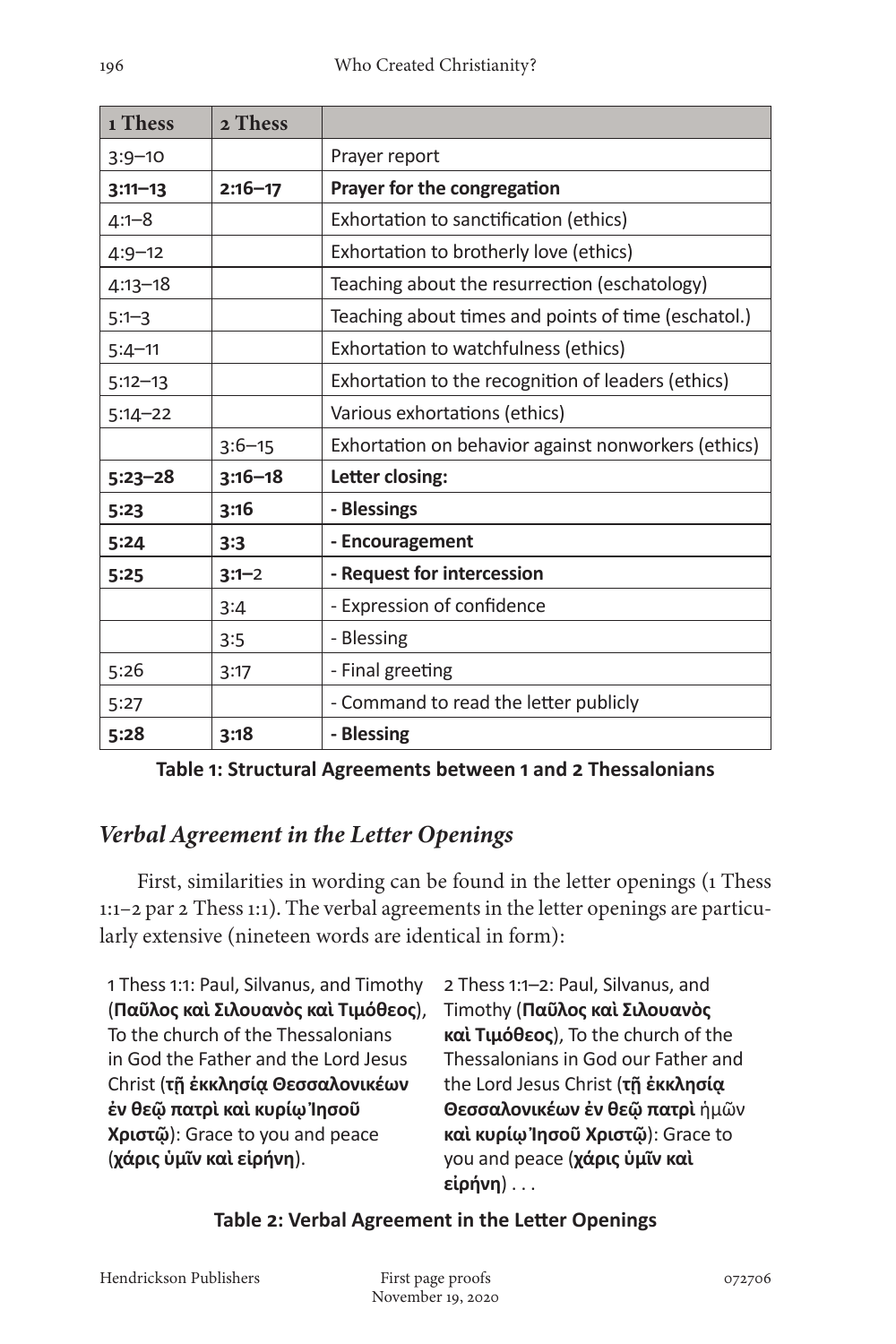## *Verbal Agreement in the Prayers*

Second, verbal agreements can be found in the prayers of the two letters (1 Thess 1:2ff. par 2 Thess 1:3ff.; 2:13ff. par 2:13ff.; 3:11–13 par 2:16–17):

| 1 Thess 1:2-4: We always give thanks<br>to God for all of you ( <b>εὐχαριστ</b> οῦμεν<br>τῷ θεῷ πάντοτε περὶ πάντων ὑμῶν)<br>and mention you in our prayers,                  | 2 Thess 1:3: We must always give<br>thanks to God for you (εύχαριστεῖν<br>όφείλομεν τῷ θεῷ πάντοτε περί<br>$\dot{\mathbf{u}}$ $\tilde{\mathbf{w}}$ $\tilde{\mathbf{v}}$ ), brothers, as is right, because<br>your faith is growing abundantly, and<br>the love of every one of you for one<br>another is increasing. |
|-------------------------------------------------------------------------------------------------------------------------------------------------------------------------------|----------------------------------------------------------------------------------------------------------------------------------------------------------------------------------------------------------------------------------------------------------------------------------------------------------------------|
| constantly remembering before our<br>God and Father your work of faith (τοῦ<br>έργου τῆς πίστεως) and labor of love<br>and steadfastness of hope in our Lord<br>Jesus Christ. | 2 Thess 1:11: "To this end we always<br>pray for you, asking that our God will<br>make you worthy of his call and will<br>fulfill by his power every good resolve<br>and work of faith ( $\epsilon$ <sup>p</sup> yov $\pi(\sigma \tau \epsilon \omega \varsigma)$                                                    |
| For we know, brothers beloved by<br>God ( <b>άδελφοὶ ἠγαπημένοι ὑπὸ</b> [τοῦ]<br>θεοῦ) that he has chosen you                                                                 | 2 Thess 2:13: But we must always give<br>thanks to God for you, brothers and<br>sisters beloved by the Lord (άδελφοί<br>ήγαπημένοι ύπό κυρίου), because                                                                                                                                                              |

God chose you . . .

#### **Table 3: Verbal Agreement at the Beginning of the Thanksgivings for the Congregation**

1 Thess 2:13: We also constantly give thanks to God for this, that (καὶ **ἡμεῖς εὐχαριστ**οῦμεν **τῷ θεῷ** ἀδιαλείπτως, **ὅτι**) when you received the word of God that you heard from us, you accepted it not as a human word but as what it really is, God's word, which is also at work in you believers.

2 Thess 2:13: But we must always give thanks to God for you, brothers and sisters beloved by the Lord, because (**ἡμεῖς** δὲ ὀφείλομεν **εὐχαριστ**εῖν **τῷ θεῷ** πάντοτε περὶ ὑμῶν . . . **ὅτι**) God chose you as the first fruits for salvation through sanctification by the Spirit and through belief in the truth.

**Table 4: Verbal Agreement at the Beginning of the Thanksgivings for the Reception of the Gospel**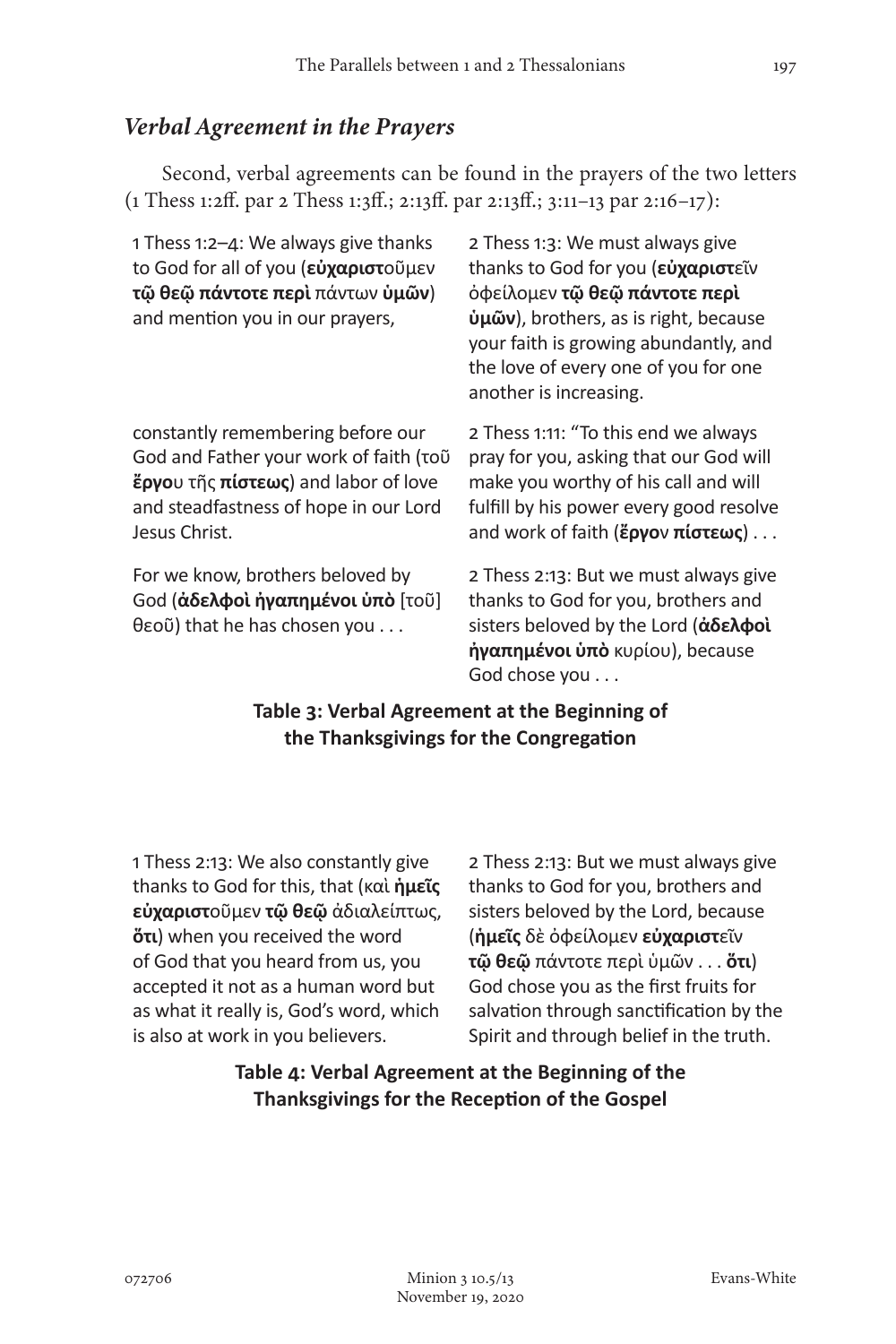1 Thess 3:11–13: Now may our God and Father himself and our Lord Jesus (**αὐτὸς δὲ ὁ θεὸς** καὶ **πατὴρ ἡμῶν καὶ ὁ κύριος ἡμῶν Ἰησοῦς**) direct our way to you.

And may the Lord make you increase and abound in love for one another (**πλεονά**σαι καὶ περισσεύσαι τ**ῇ ἀγάπῃ εἰς ἀλλήλους**) and for all, just as we abound in love for you.

And may he so strengthen your hearts (εἰς τὸ **στηρίξαι ὑμῶν τὰς καρδίας**) in holiness that you may be blameless before our God and Father at the coming of our Lord Jesus with all his saints (cf. 3:2).

2 Thess 2:16–17: Now may our Lord Jesus Christ himself and God our Father (**αὐτὸς δὲ ὁ κύριος ἡμῶν Ἰησοῦς** Χριστὸς **καὶ [ὁ] θεὸς** ὁ **πατὴρ ἡμῶν**) who loved us and through grace gave us eternal comfort and good hope . . .

2 Thess 1:3: . . . your faith is growing abundantly, and the love of every one of you for one another is increasing (**πλεονά**ζει **ἡ ἀγάπη** ἑνὸς ἑκάστου πάντων ὑμῶν **εἰς ἀλλήλους**).

2 Thess 2:17: May he comfort your hearts and strengthen them (παρακαλέσαι **ὑμῶν τὰς καρδίας** καὶ **στηρίξαι**) in every good word and work.

#### **Table 5: Verbal Agreement in the Prayers for the Congregation**

## *Scattered Verbal Agreement in the Letter Bodies*

Third, there are some scattered instances of textual agreement in the main bodies of the letters. Most extensive is the agreement in 1 Thess 2:9 par 2 Thess 3:8 (ten identical words). "Nowhere in any of Paul's authentic letters (except for example the phrases and keywords as found in 1 Cor 5:6; Gal 5:9) can such literal and exact agreement and correspondence at all be documented between two texts of Paul's."5 The other verbal agreements are much more limited.

In these verbal agreements in the letter body, 2 Thessalonians rarely follows the sequence of 1 Thessalonians. The most important verbal agreements are the following:

1 Thess 2:1: You yourselves know (**αὐτοὶ**  2 Thess 3:7–8: For you yourselves **γὰρ οἴδατε**) . . . (cf. 3:3; 4:2; 5:2)

1 Thess 2:9: You remember our labor and toil, brothers; we worked night and day, so that we might not burden any of you (τὸν **κόπ**ον ἡμῶν **καὶ** τὸν **μόχθ**ον· **νυκτὸς καὶ ἡμέρας ἐργαζόμενοι πρὸς τὸ μὴ ἐπιβαρῆσαί τινα ὑμῶν**) . . .

know (**αὐτοὶ γὰρ οἴδατε**) . . .

. . . with toil and labor we worked night and day, so that we might not burden any of you (ἐν **κόπ**ῳ **καὶ μόχθ**ῳ **νυκτὸς καὶ ἡμέρας ἐργαζόμενοι πρὸς τὸ μὴ ἐπιβαρῆσαί τινα ὑμῶν**) . . .

<sup>5.</sup> Wrede, *Authenticity*, 26.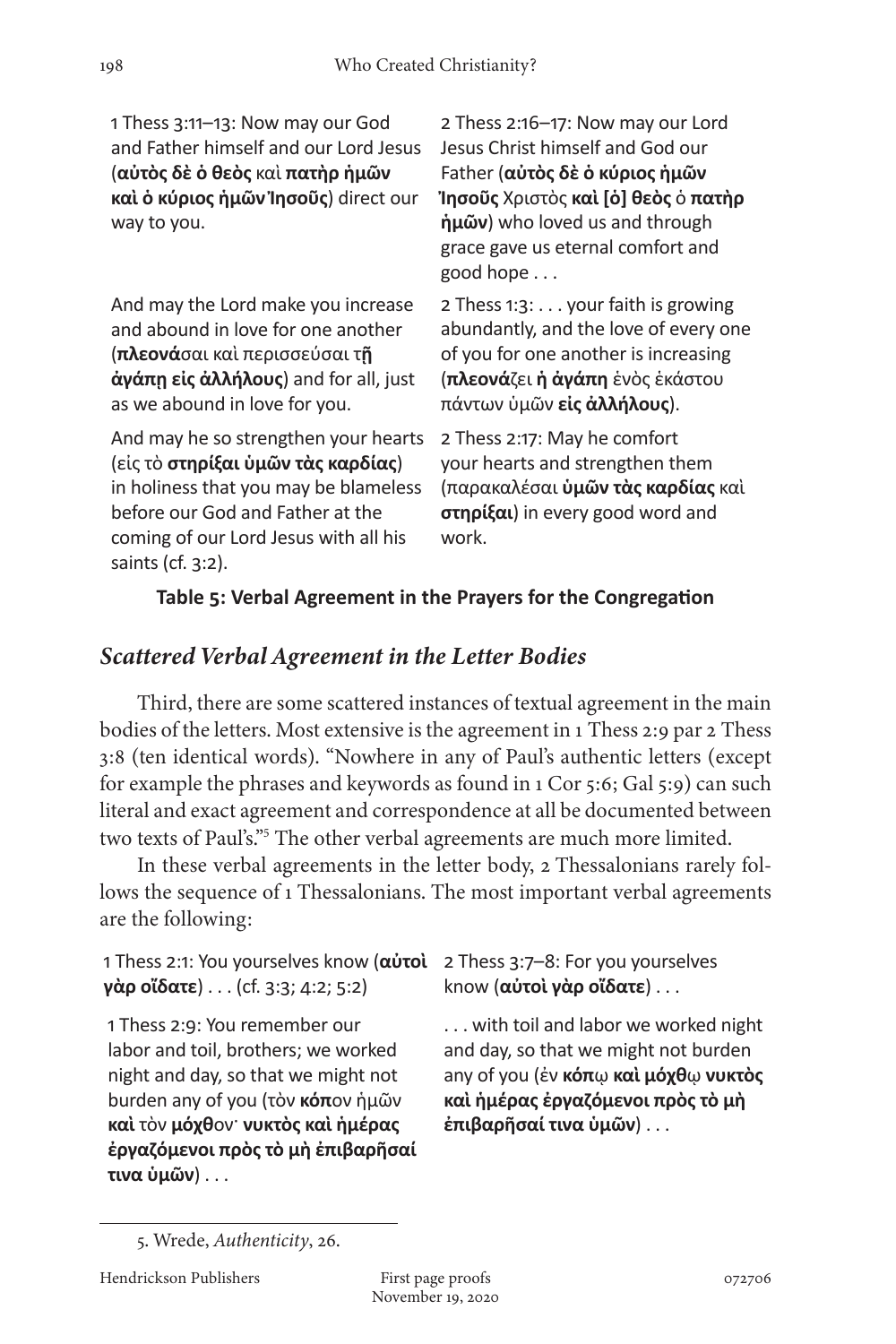1 Thess 2:19: . . . before our Lord Jesus at his coming (ἔμπροσθεν **τοῦ κυρίου ἡμῶν Ἰησοῦ** ἐν τῇ αὐτοῦ **παρουσίᾳ**) (cf. 3:13; 4:15; 5:23).

1 Thess 3:4: In fact, when we were with you (**καὶ γὰρ ὅτε πρὸς ὑμᾶς ἦμεν**), we told you beforehand . . .

1 Thess 4:1: Finally, brothers, we ask and urge you in the Lord Jesus (ὑμᾶς **καὶ παρακαλοῦμεν ἐν κυρίῳ Ἰησοῦ**) . . .

1 Thess 5:9: . . . for obtaining salvation through our Lord Jesus Christ (**εἰς περιποίησιν** σωτηρίας διὰ **τοῦ κυρίου ἡμῶν Ἰησοῦ Χριστοῦ**) . . .

1 Thess 5:12–14: But we appeal to you, brothers (**ἐρωτῶμεν δὲ ὑμᾶς, ἀδελφοί**) . . .

And we urge you, brothers (**παρα**καλοῦμεν **δὲ ὑμ**ᾶς, **ἀδελφοί**), to admonish the idlers (τοὺς **ἀτάκτ**ους)  $\ldots$  (cf. 4:1)

2 Thess 2:1: As to the coming of our Lord Jesus Christ (ὑπὲρ τῆς **παρουσία**ς **τοῦ κυρίου ἡμῶν Ἰησοῦ** Χριστοῦ) . . . (cf. 2:8).

2 Thess 3:10–14: For even when we were with you (**καὶ γὰρ ὅτε ἦμεν πρὸς ὑμᾶς**), we gave you this command . . .

Now such persons we command and exhort in the Lord Jesus Christ (**καὶ παρακαλοῦμεν ἐν κυρίῳ Ἰησοῦ** Χριστῷ) . . .

. . . for obtaining the glory of our Lord Jesus Christ (**εἰς περιποίησιν** δόξης **τοῦ κυρίου ἡμῶν Ἰησοῦ Χριστοῦ**) . . .

2 Thess 2:1: We beg you, brothers (**ἐρωτῶμεν δὲ ὑμᾶς, ἀδελφοί**) . . .

2 Thess 3:6: Now we command you, brothers (**παρα**γγέλλομεν **δὲ ὑμ**ῖν, **ἀδελφοί**) . . ., to keep away from believers who are living in idleness (**ἀτάκτ**ως) . . .

#### **Table 6: Scattered Verbal Agreement in the Letter Bodies**

## *Verbal Agreement in the Letter Closings*

Fourth, similarities in wording can be found in the letter closings (5:23–28 parr 3:1–5, 16–18). The verbal agreements at the end of the letter are much more limited than the agreements in the letter openings:

1 Thess 5:23–25: May the God of peace himself (**αὐτὸς δὲ ὁ** θεὸς **τῆς εἰρήνης**) sanctify you entirely; and may your spirit and soul and body be kept sound and blameless at the coming of our Lord Jesus Christ.

The one who calls you is faithful (**πιστός**), and he will do this.

2 Thess 3:16: Now may the Lord of peace himself (**αὐτὸς δὲ ὁ** κύριος **τῆς εἰρήνης**) give you peace at all times in all ways. The Lord be with all of you.

2 Thess 3:3: But the Lord is faithful (**πιστός**) . . .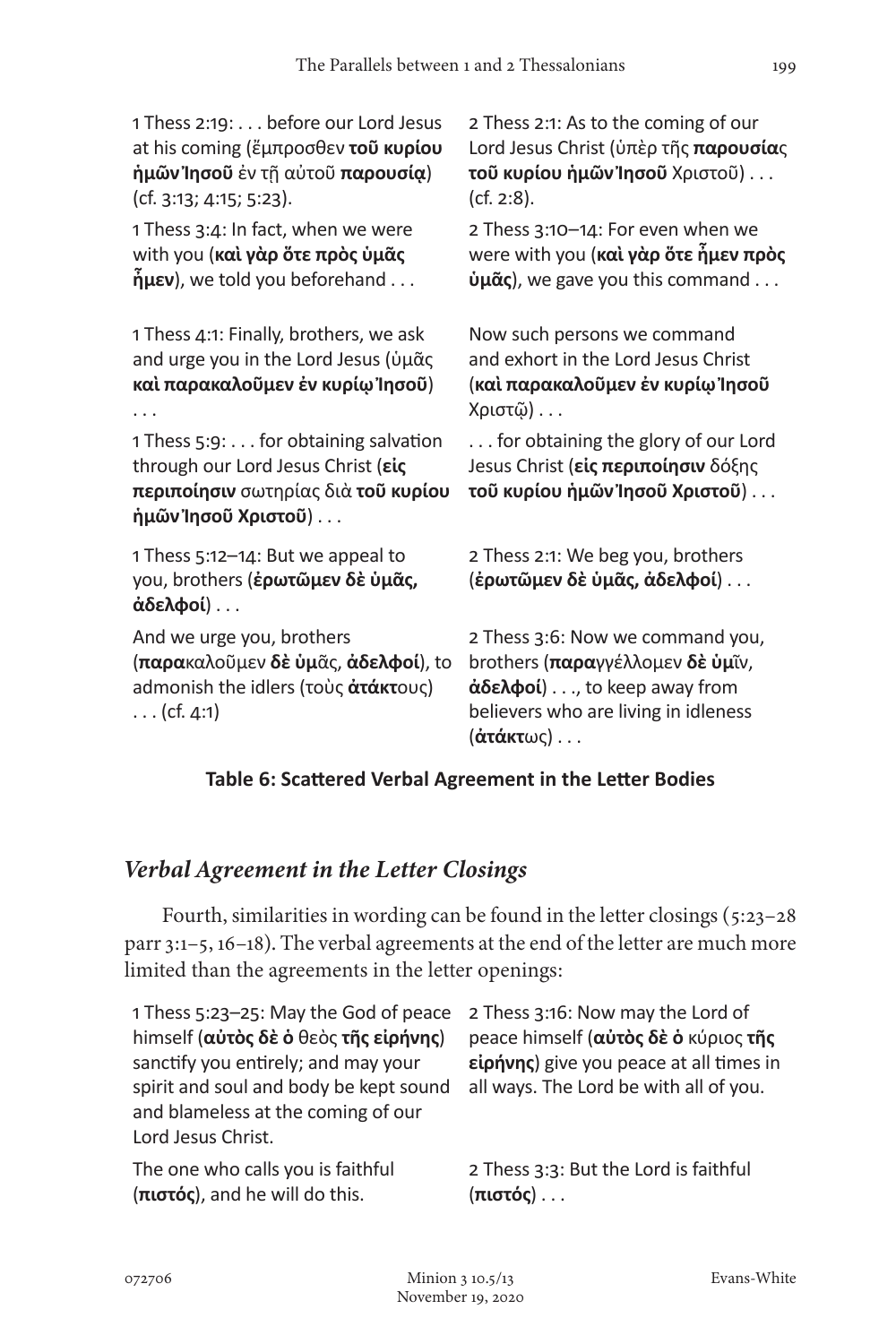| Brothers, pray for us (άδελφοί,<br>προσεύχεσθε [καὶ] περὶ ἡμῶν). | 2 Thess 3:1: Finally, brothers, pray for<br>us (Τὸ λοιπὸν προσεύχεσθε, άδελφοί,<br>περί ήμῶν), so that the word of<br>the Lord may spread rapidly and<br>be glorified everywhere, just as it is<br>among you $\dots$ |
|------------------------------------------------------------------|----------------------------------------------------------------------------------------------------------------------------------------------------------------------------------------------------------------------|
| 1 Thess 5:28: The grace of our Lord                              | 2 Thess 3:18: The grace of our Lord                                                                                                                                                                                  |
| Jesus Christ be with you (η χάρις του                            | Jesus Christ be with all of you (ή χάρις                                                                                                                                                                             |
| κυρίου ημών Ίησοῦ Χριστοῦ μεθ'                                   | τοῦ κυρίου ἡμῶν Ἰησοῦ Χριστοῦ μετά                                                                                                                                                                                   |
| $\dot{\mathbf{u}}$ μῶν).                                         | πάντων <b>ὑμῶν</b> ).                                                                                                                                                                                                |

#### **Table 7: Verbal agreement in the letter closings**

# *The Same Words with Different Meanings*

One final point may be made here: According to Wrede, the author of 2 Thessalonians used words from 1 Thessalonians with different meanings.<sup>6</sup> In 1 Thess 3:11 par 2 Thess 3:5, for instance, the optative κατευθύναι has two different objects: While the first letter says "may our God . . . direct our way [τὴν ὁδὸν ἡμῶν] to you," the second letter says "may the Lord direct your hearts [ὑμῶν τὰς καρδίας] to the love of God."

# **2. Interpretations of the Parallels between 1 and 2 Thessalonians**

Most of the very different explanations for these parallels were already discussed in much detail over a hundred years ago and have since then been repeated many times, as we will see in the following.

# *Literary Dependence*

## **Paul Used 1 Thessalonians**

Theodor Zahn mentioned in passing the possibility that when Paul wrote 2 Thessalonians, he was able to reproduce from memory what he had written in 1 Thessalonians (see "Memory for a Recent Letter" below). Zahn, however, put more emphasis on his suggestion that Paul sent a clean copy of 1 Thessalonians to the addressees, while he kept the draft copy for some time. Therefore, "nothing was more natural in the circumstances than for him to read over again the original copy of 1 Thess[alonians], if he still had it, before dictating 2 Thess[alonians]."7

<sup>6.</sup> Cf. Wrede, *Authenticity*, 9–10.

<sup>7.</sup> Th. Zahn, *Introduction to the New Testament*, trans. J. M. Trout et al. (Edinburgh: Clark, 1909), 1:250n6.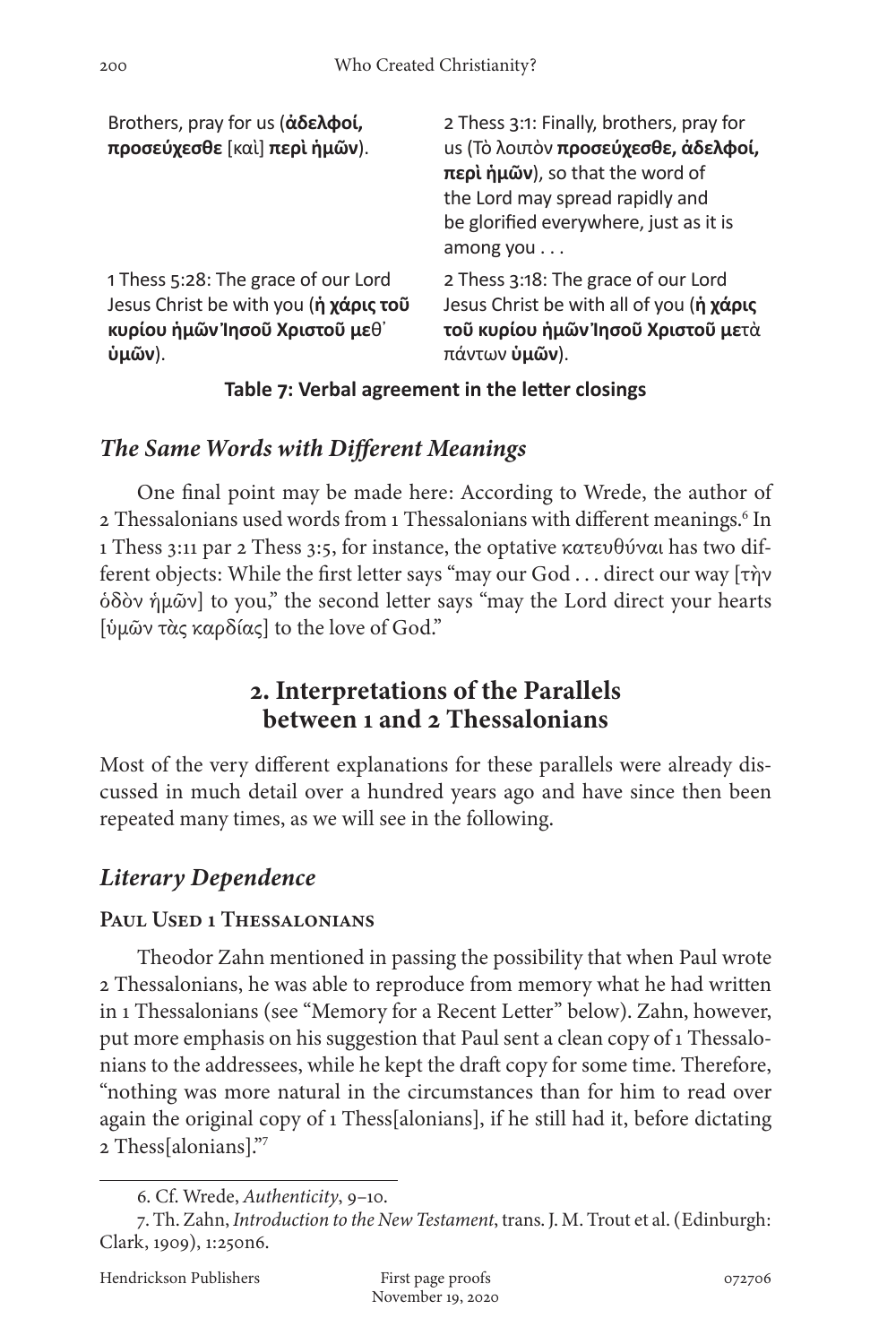One major objection has been raised against this suggestion: It is implausible that Paul "for the same community . . . again and again uses the same words and expressions at the exact same place in the text."8 In such a case, " an entire half of the letter must be attributed to Paul's own plagiarism"<sup>9</sup> (i.e., self-plagiarism).

#### **Someone Else Used 1 Thessalonians**

Although William Wrede was convinced that Paul could not have written 2 Thessalonians, he agreed that the parallels between 1 and 2 Thessalonians speak in favor of literary dependency.<sup>10</sup> "Only this assumption explains all aspects of the relatedness."11 According to Wrede, the kind of relationship between the two letters does not convey the impression that the first letter was simply copied.<sup>12</sup> Yet, the author of  $\alpha$  Thessalonians had 1 Thessalonians "in front of him" and looked "into the actual letter during the writing of the second letter."<sup>13</sup>

Others have objected that "the parallels do not occur in the same order and extend only to about one third of the letter, so that nothing compels us to assume literary dependence."14

#### *Memory for a Recent Letter*

According to Josef Graafen, the author of 2 Thessalonians "must have known 1 Thessalonians almost by heart so that he could employ useful expressions and phrases without searching. That is why the dependence became so obscure."15 Graafen regarded it as possible that Paul wrote 1 and 2 Thessalonians on the same day.16

The major objection against this interpretation of the evidence concerns the limited capacity of human memory. According to Wrede, the suggestion that Paul called to mind what he had written in 1 Thessalonians can explain only a few of the similarities between the two letters:

For most of all the related passages and the remarkable pages of exact relationships and wording it could only have been a matter of pure coincidence

<sup>8.</sup> Wrede, *Authenticity*, 31.

<sup>9.</sup> Wrede, *Authenticity*, 32.

<sup>10.</sup> Wrede, *Authenticity*, 13.

<sup>11.</sup> Wrede, *Authenticity*, 30

<sup>12.</sup> Wrede, *Authenticity*, 13.

<sup>13.</sup> Wrede, *Authenticity*, 30; Trilling, *Untersuchungen*, 156–57, agreed with this interpretation of the evidence.

<sup>14.</sup> W. G. Kümmel, *Introduction to the New Testament* (Nashville: Abingdon, 1975), 230.

<sup>15.</sup> Graafen, *Echtheit*, 35–52 (42, my trans.); see also Kümmel, *Introduction*, 231–32. 16. Graafen, *Echtheit*, 47.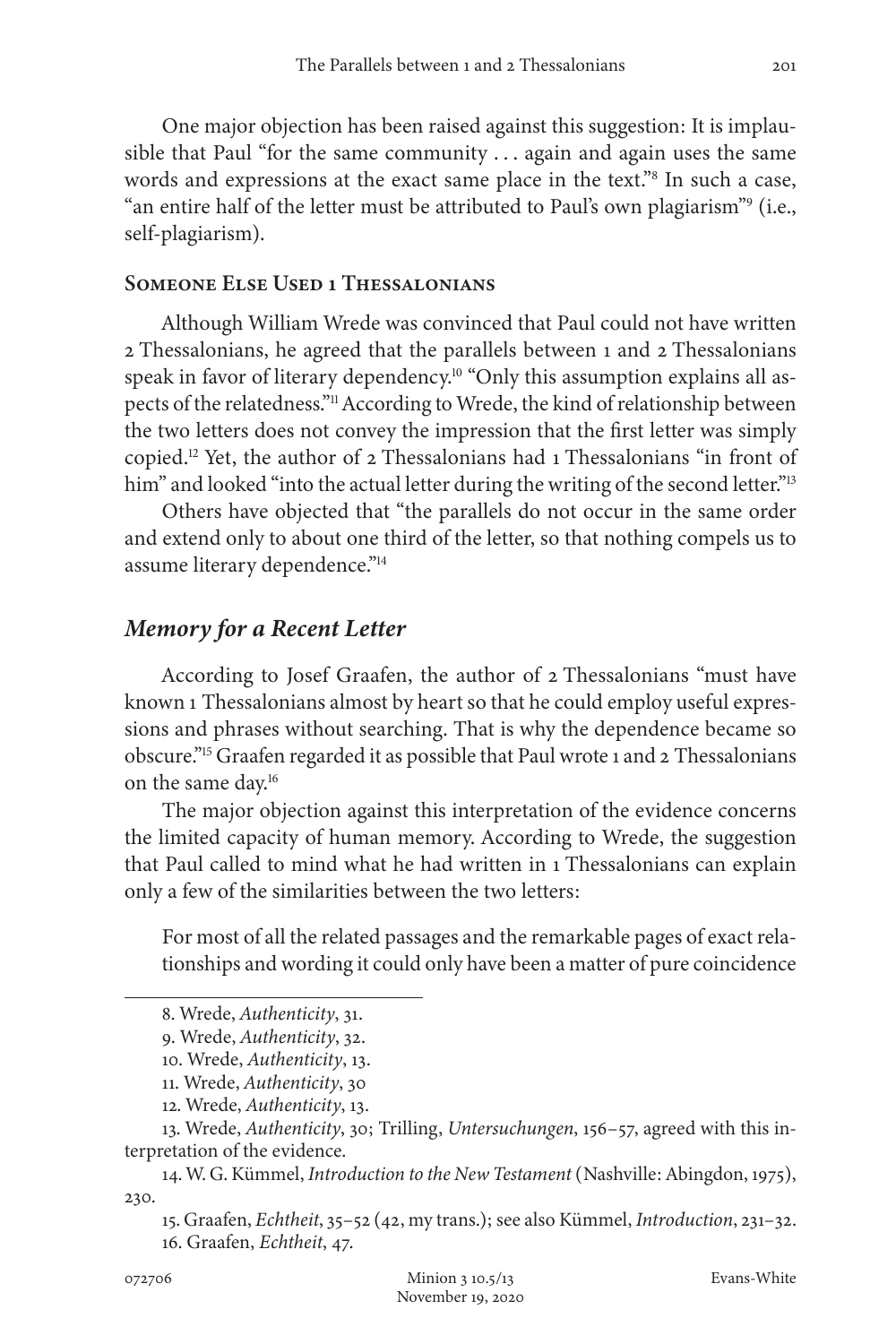which brought this about.... There is no such coincidence.... This is the decisive and crucial fact which to me appears to provide indirectly yet the strongest and most compelling argument.<sup>17</sup>

# *Memory for Preformed Elements from Oral Preaching*

In his classical commentary, Wilhelm Bornemann offered two related explanations for the parallels between 1 and 2 Thessalonians. He suggested that after Paul's departure from Thessaloniki, he was occupied day after day with his thoughts, which he then wrote down in 1 Thessalonians. His first letter was therefore not the result of one hour but rather the outcome of several weeks of reflection. According to Bornemann,

It is a frequent and comprehensible phenomenon that we gradually and more or less unconsciously develop very specific lines of thought and phrases for objects and people with whom we are deeply concerned. Every time our attention is drawn to these objects or people, the same thoughts and phrases reappear in a very similar way. . . . This experience is very common in letters we write for similar occasions.18

#### Further:

Once someone has appropriated a text very thoroughly and vividly for a sermon and has to preach about that same or a similar text again, he will unintentionally, unknowingly and without remembering the disposition and the details of this sermon involuntarily approximate the wording, the thoughts and the arrangement of that first sermon.<sup>19</sup>

According to Bornemann, these psychological mechanisms can explain the parallels to 1 Thessalonians in 2 Thessalonians.

Béda Rigaux was also convinced that the complex relationship between 1 and 2 Thessalonians requires an equally complex explanation. He pointed out that anyone who repeatedly talks in public about the same topics will inevitably use the same thoughts and expressions again and again. The source of the parallels between 1 and 2 Thessalonians may therefore have been Paul's preaching activity. In both letters, the apostle drew on his kerygma about Jesus and on his apostolic parenesis.<sup>20</sup>

<sup>17.</sup> Wrede, *Authenticity*, 27–28.

<sup>18.</sup> W. Bornemann, *Die Thessalonicherbriefe*, KEK 10, 5th/6th ed. (Göttingen: Vandenhoeck, 1894), 477–86 (484–85, my trans.).

<sup>19.</sup> Bornemann, *Die Thessalonicherbriefe* (my trans.).

<sup>20.</sup> B. Rigaux, *Les Épitres aux Thessaloniciens* (Paris: Gabalda, 1956), 146–52  $(151-52)$ .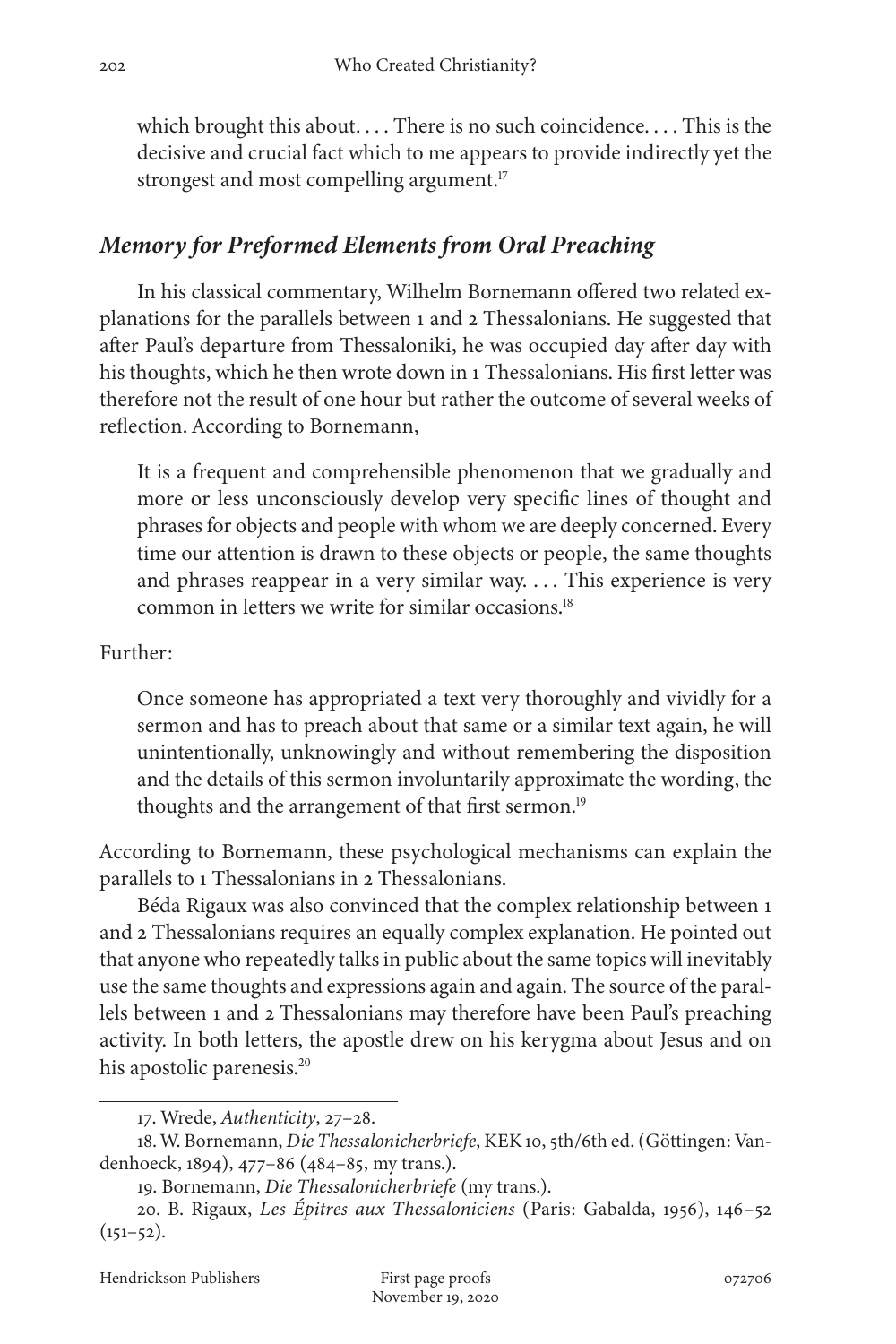The main objection against this suggestion pertains once again to the limited capacity of human memory. According to Wrede, the appeal to memory cannot explain the many specific congruencies between the parallel sections:<sup>21</sup>

Should we . . . believe that he [i.e., Paul] concerned himself with such colorless and dreary wishes and admonitions found in 1 Thess 3:11–4:2 and likewise already formed them in his intellect before the composition and thereafter carried them in his memory for a long time?<sup>22</sup>

#### *The Search for Historical Analogies*

William Wrede presented in detail the main argument in favor of literary dependence and against alternative interpretations: An appeal to human memory cannot explain the many verbal agreements between 1 and 2 Thessalonians. The main argument against Pauline authorship of 2 Thessalonians was also brought forward by Wrede: Paul would not have practiced self-plagiarism, at least not in two letters that were addressed to the same congregation.

Many recent scholarly explanations of the historical origin of 1 and 2 Thessalonians have repeated or rejected Wrede's classical arguments. *To my knowledge so far, however, New Testament scholars have not presented historical evidence demonstrating that ancient letter writers actually wrote in the ways assumed by modern biblical scholarship*. Wrede, for instance, mentioned only in passing that "many other letter writers" (before and after Paul) "relied on the structure and thoughts of a letter" they had sent to another addressee.<sup>23</sup> This, however, is all Wrede had to say about historical analogies, and even for this small point he did not refer to any historical evidence to support his claim. Therefore, I would like to continue my investigation by drawing on ancient analogies to the parallels between 1 and 2 Thessalonians. I will begin with several analogies from ancient letters.

# **3. Parallel Letters in Antiquity**

Some of the available parallel letters from antiquity were probably the result of literary dependence, while others were composed by means of memory as seen below.24

<sup>21.</sup> Wrede, *Authenticity*, 29; cf. 30.

<sup>22.</sup> Wrede, *Authenticity*, 29; cf. 30.

<sup>23.</sup> Wrede, *Authenticity*, 31.

<sup>24.</sup> On the use of memory in ancient literature, see J. P. Small, *Wax Tablets of the Mind: Cognitive Studies of Memory and Literacy in Classical Antiquity* (London: Routledge, 1997), 181–88 and passim.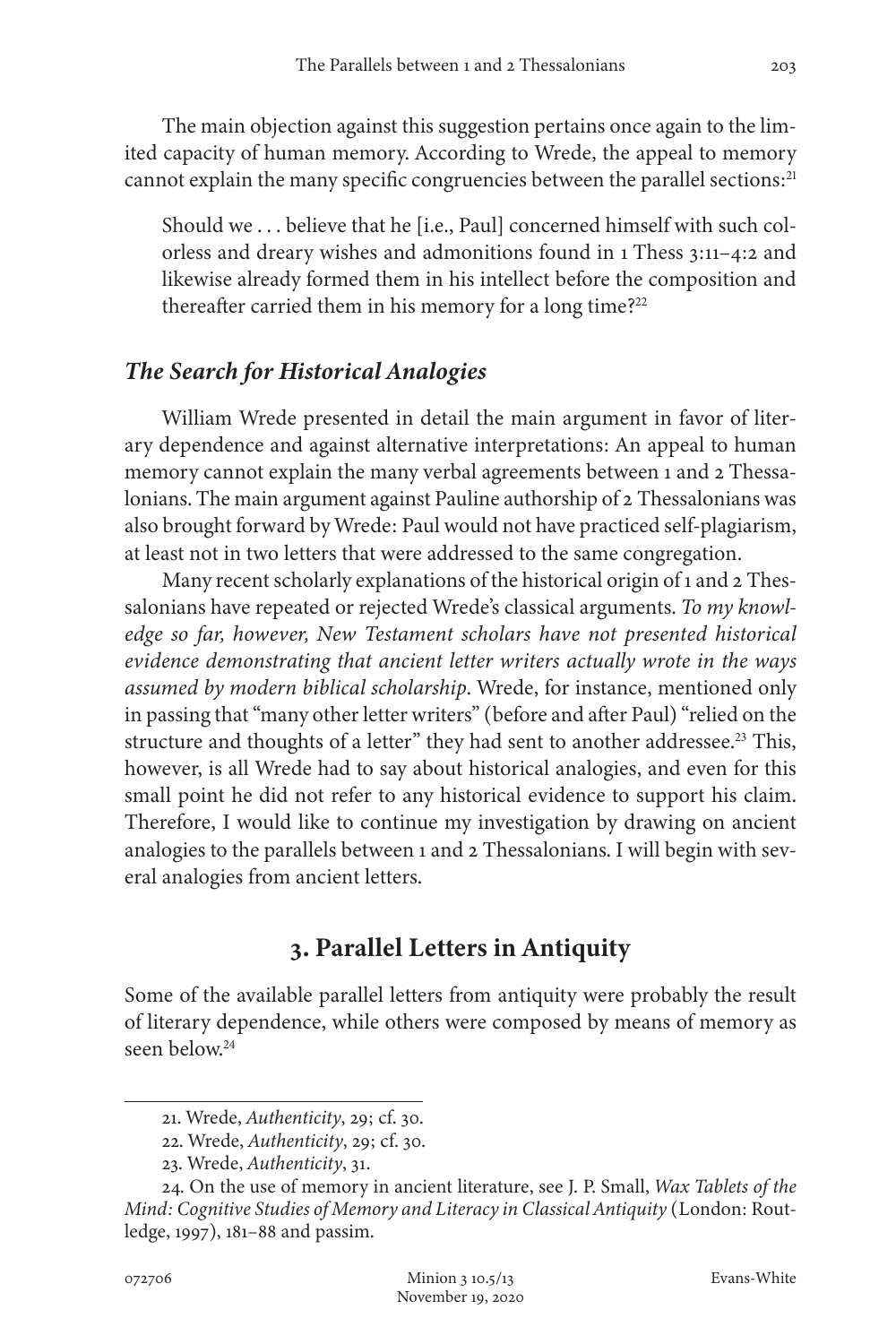#### *Literary Dependence*

During excavations in Boğazköi, the ancient capital of the Hittite Kingdom, numerous cuneiform texts were discovered. About twenty of these texts are letters belonging to an Egyptian-Hittite correspondence from the thirteenth century BCE.25 Among them are several pairs of letters the Egyptian Pharaoh Ramses II addressed to the Hittite Great King Hattusili III and his wife, the Great Queen Puduhepa, to whom he referred as brother and sister. The fact that Ramses wrote not only to the Great King but at the same time also to the Great Queen was probably due to the special constitutional position of the Hittite queen, who stood on an equal footing with the king.<sup>26</sup>

One can assume that the parallel letters were sent simultaneously and with the same messengers. Even a modern (German) translation of the Akkadian texts demonstrates the large correspondence in wording between the parallel letters. An example can illustrate this.<sup>27</sup>

#### **Ramses II of Egypt to Hattusili III of Hatti**

**So (sagt) Wašmuaria šat[epnaria, der Großkönig des Landes Äg]y[pten], der Sohn der Sonne, Riamašeša mai- [amana, der Großkönig, der König des Landes Äg]ypten**:

**Zu** Hattušili, dem [Groß]könig, [dem König **des Landes Ḫatti**, meinem Bruder, **spr]ich**:

**[Nun, dem] Riamašeša mai-a[mana, dem Großkönig, dem König** des Landes **Ägypten]**, **deinem Bruder, [geht es gut]**, meinen **Häusern**, meinen Frauen, mein[en] Söhnen, [meinen **Truppen**, meinen **Pferden**],

#### **Ramses II of Egypt to Puduhepa of Hatti**

**[S]o (sagt) Wašmuaria šatepnaria, der Großkönig**, der König **des Landes Ägypten, [der So]hn der Sonne, Riamašeša mai-amana, der Großkönig, der König des Landes Ägypten**:

**Zu** Puduḫepa, der Großkönigin **des Landes Ḫatti**, meiner Schwester, **sprich**:

**Nun, dem Riamašeša mai-amana, dem Großkönig, dem König** von **Ägypten**, **deinem Bruder, geht es gut**, seinen **Häusern** geht es gut, seinen **Truppen**, seinen **Pferden**, seinen **Wagen** und inmitt[en **aller** seiner

<sup>25.</sup> Cf. S. Košak, *Die Textfunde der Grabungen in Boğazköy 1906–1912*, vol. 1 of *Konkordanz der hethitischen Keilschrifttafeln* (Wiesbaden: Harrassowitz, 2005), XXI.

<sup>26.</sup> E. Edel, *Die ägyptisch-hethitische Korrespondenz aus Boghazköi in babylonischer und hethitischer Sprache*, Abhandlungen der Rheinisch-Westfälischen Akademie der Wissenschaftlichen 77.2 (Opladen: Westdeutscher Verlag, 1994), 2:19–21.

<sup>27.</sup> Quoted from Edel, *Die ägyptisch-hethitische Korrespondenz*, 1:101, 107; for an English translation of the letter of Ramses to Puduhepa, see G. M. Beckman, *Hittite Diplomatic Texts*, SBL Writings from the Ancient World Series 7 (Atlanta: Scholars Press, 1996), 129–31.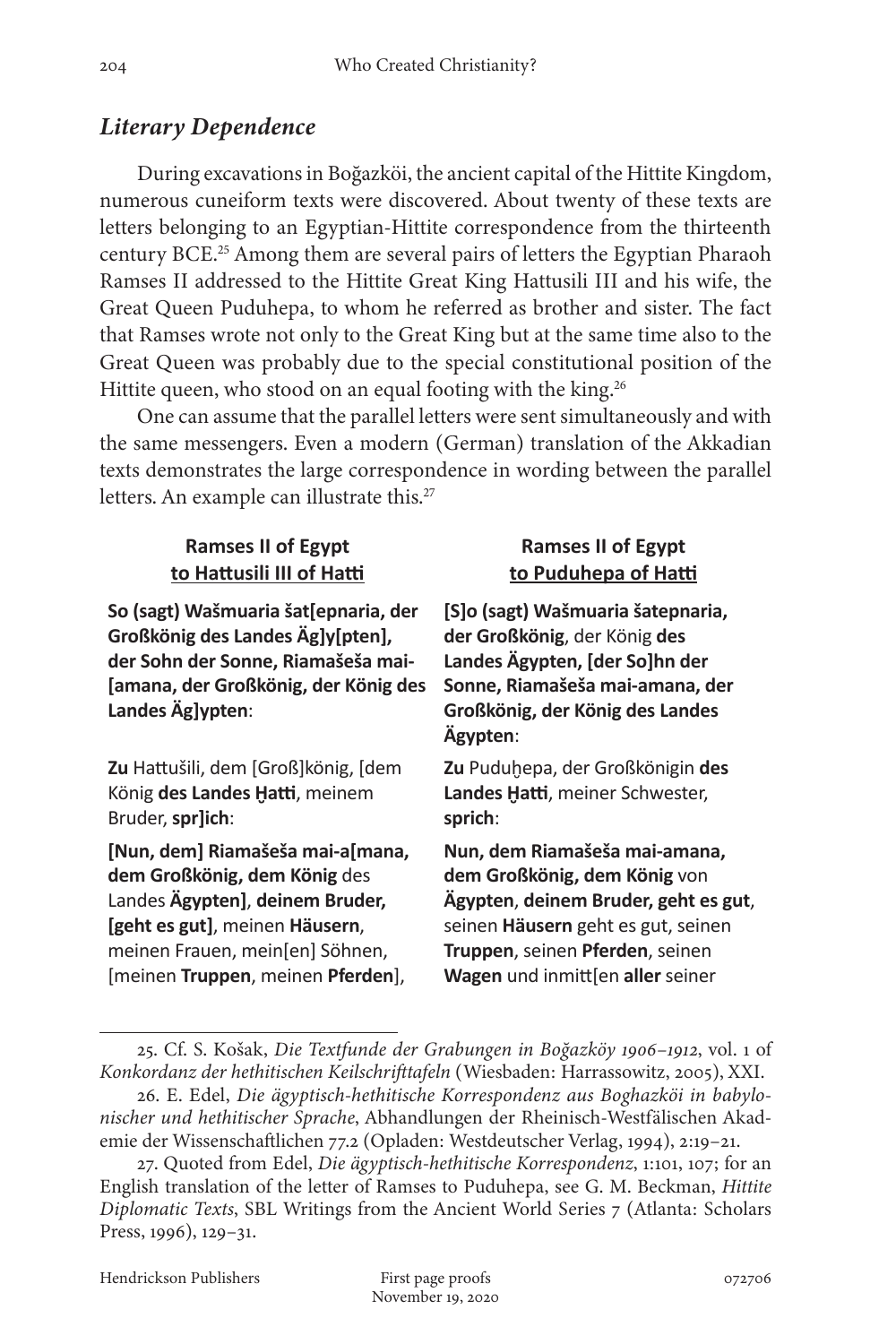meinen **[Wa]gen** u[nd] innerhalb **aller** meiner **Länder geht es se[hr, sehr gu]t**; . . .

**So (sprich) zu** meinem Bruder: **Nun[mehr ist Tilitešub, der Bote]** meines [Br]uders, **zu mir gelangt mit R[i]amašj[a, dem Boten** meines Bruders, **m]it Pi[r]iḫnawa, meinem Boten, mit Zinapa (und) m[it Man] ja, meinen Boten, und sie haben mir vom Wohlergehen** meines Bruders **berichtet**, **und** sie **haben mir vom Wohlergeh[en** der Gro]ß[königin] **berichtet** . . .

**Länder geht es s]ehr, sehr gut**; . . .

**So (sprich) zu** meiner Schwester: **[N]unmehr ist Tilitešub, der Bote** meiner Schwester, **zu mir gelangt mit Riamašja, dem Boten** meiner Schwester, **mit Piriḫnawa, meinem Boten, mit Zinapa (und) mit Manja, meinen Boten, und sie haben mir berichtet vom [Wohlergeh]en** meiner Schwester, **und haben mir berichtet vom Wo[hle]rgehen** des [Großkönigs]

### **Table 8: (Approximate) Verbal Agreement between Two Parallel Letters by Ramses II**

. . .

The verbal agreements between these parallel letters are much more extensive than the agreements between 1 and 2 Thessalonians. The best explanation for the large amount of verbal agreement between the Akkadian letters is some kind of literary dependence. The writer likely had the earlier letter in front of him when he wrote the second letter.

#### *Memory for Recent Letters*

#### PARTIAL SELF-REPETITION IN TWO PARALLEL **Letters of Pliny the Younger**

A different analogy comes from one of the most famous ancient letter collections—the letters of Pliny the Younger (first/second century CE). Pliny sent two similar letters to different addressees, Saturninus and Priscus.

#### **Pliny,** *Epistles* **7.7**

Gaius Plinius to his Saturninus, greeting (*C. Plinius Saturnino suo s[alutem]*).

<sup>1</sup> I thanked (*gratias egi*) our friend Priscus only the other day, but I was very glad to do so again at your bidding.

#### **Pliny,** *Epistles* **7.8**

Gaius Plinius to his Priscus, greeting (*C. Plinius Prisco suo s[alutem]*).

<sup>1</sup> Words cannot express how much pleasure it is to me that (*quam iucundum sit mihi quod*) I receive letter after letter from our friend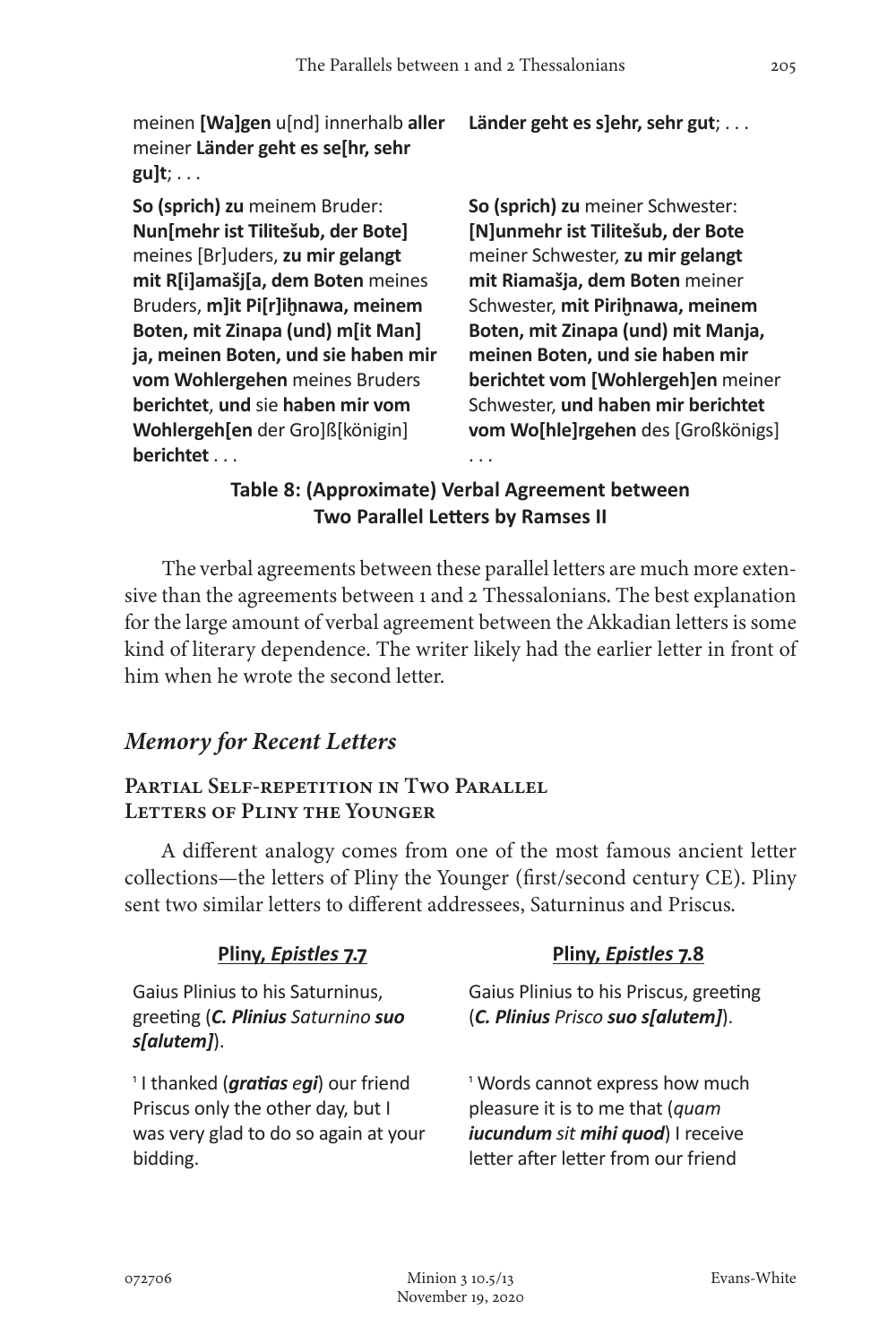It is a great pleasure to me that (*est enim mihi periucundum quod*) splendid men (viri optimi) like yourselves, both friends of mine, should be so devoted and conscious of your mutual attachment.

<sup>2</sup> Priscus also declares that he gets a special happiness from his friendship with you (*praecipuam se voluptatem ex amicitia tua capere*) and vies with you in this best of rivalries, a reciprocated affection which will increase as time (*tempus*) goes on . . .

Saturninus, in which he expresses his warmest thanks (*gratias . . . agit*) to you.

<sup>2</sup> Go on as you have begun, love this splendid man (*virumque optimum*) as much as you can.

You will receive much happiness from his friendship (*magnam voluptatem ex amicitia eius percepturus*), not only for a short time (*tempus*), <sup>3</sup> for he is endowed with all the virtues, especially (*praecipue*) the unfailing constancy in his love.

Farewell (*Vale*).28 Farewell (*Vale*).29

#### **Table 9: Verbal Agreement between Two Parallel Letters by Pliny the Younger**

In these parallel letters, there is much less verbal agreement than in the Hittite letters. Further, Pliny did not always use the same words in the same order, nor did he always use the same words in exactly the same sense. To mention just two examples: In his letter to Saturninus, Pliny said that he thanked (*gratias egi*) Priscus; while in his letter to Priscus, he said that Saturninus thanked (*gratias* . . . *agit*) Priscus. The same verb has two different subjects. In his letter to Saturninus, Pliny said that the mutual affection of his friends was a pleasure to him (*est . . . mihi periucundum*); while in the letter to Priscus, he said that the letters of Saturninus were a pleasure to him (*iucundum sit mihi*). Again, a very similar phrase takes different objects, just as in 1 and 2 Thessalonians. This kind of verbal agreement suggests that Pliny composed the two letters at the same time and reproduced some ideas, phrases, and words from memory.

#### **Partial Self-repetition in Three Parallel Letters of Cicero**

In 51 BCE, the Roman politician Gaius Claudius Marcellus was appointed consul for the following year. For this reason, Cicero (first century BCE) wrote three related letters, most probably on the same day: one letter to the new consul Gaius Marcellus (*Fam*. 15.7); one to the new consul's father who had

<sup>28.</sup> Radice, LCL (with modifications).

<sup>29.</sup> Radice, LCL (with modifications).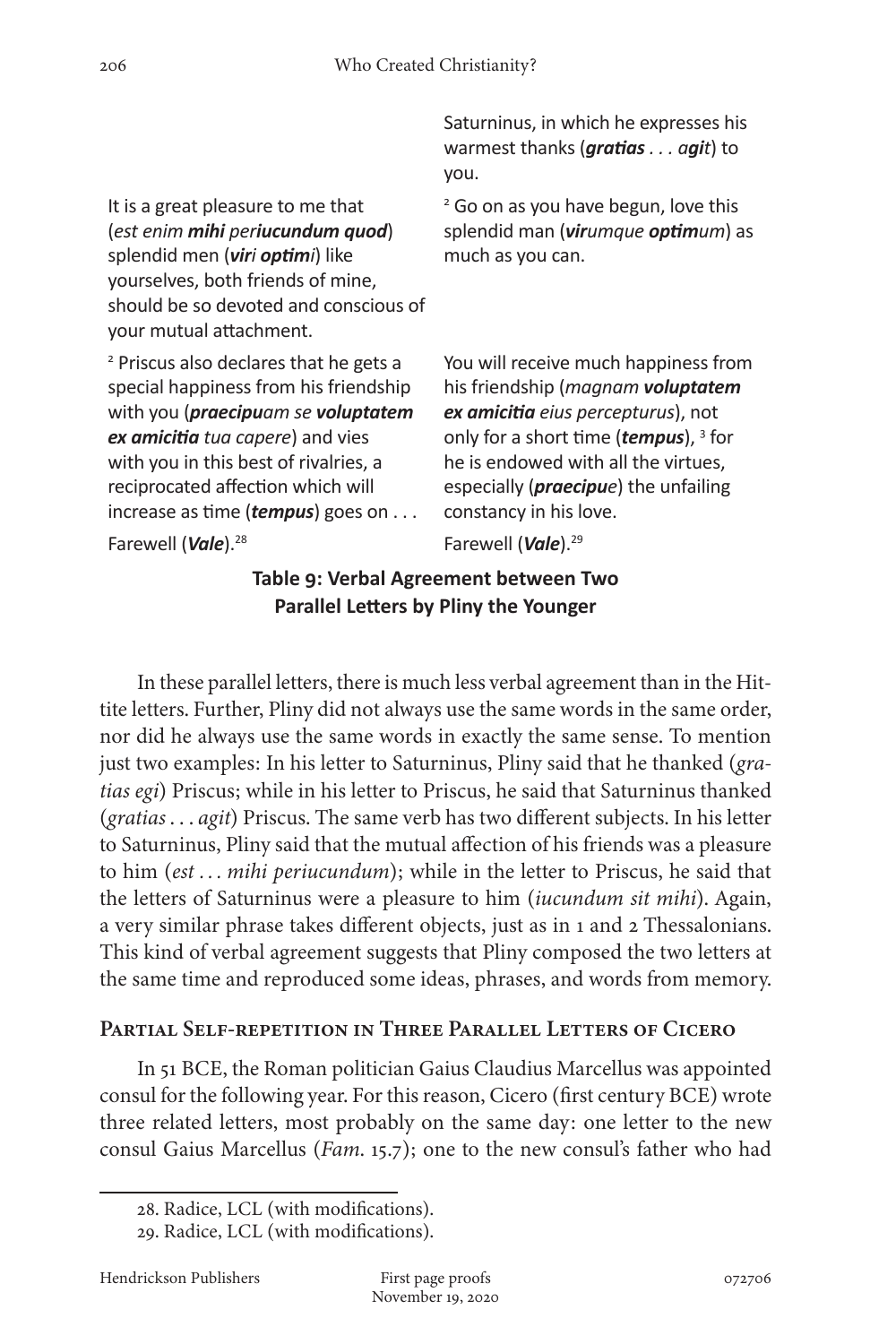the same name, Gaius Marcellus (*Fam*. 15.8); and one to Marcus Marcellus, the cousin of the new consul, who was consul one year before him (*Fam*. 15.9):

#### **Cicero,** *To His Friends* **15.7**

Marcus Tullius Cicero, proconsul, sends many greetings (*M. T. C. proco[n]s[ul] s[alutem p[lurima] d[icit]*) to Gaius Marcellus, consul elect.

Between Iconium and Cybistra, from the founding of the city 703 (*Inter Iconium et Cybistra, a. u. c. 703*).

I was extremely delighted to hear that you had been made consul (*te consulem factum esse*), and I pray that heaven may prosper your office, and that you may administer it in accordance with your own and your father's honorable position.

For not only have I always loved and esteemed you (*Nam cum te semper amavi dilexique*),

### **Cicero,** *To His Friends* **15.8**

Marcus Tullius Cicero, proconsul, sends many greetings (*M. T. C. proco[n]s[ul] s[alutem p[lurima] d[icit]*) to Gaius Marcellus, his colleague.

Between Iconium and Cybistra, from the founding of the city 703 (*Inter Iconium et Cybistra, a. u. c. 703*).

That your son Marcellus has been made consul (*Marcellum tuum consulem factum . . . esse*), and that you have felt the thrill of joy for which you most devoutly prayed, is an inexpressible pleasure to me (*gaudeo*),

and that not only on his own account, but because I consider that you also richly deserve all that the happiest fortune can bestow.

#### **Cicero,** *To His Friends* **15.9**

Marcus Tullius Cicero, proconsul, sends many greetings (*M. T. C. proco[n]s[ul] s[alutem p[lurima] d[icit]*) to Marcus Marcellus, consul.

Between Iconium and Cybistra, from the founding of the city (*Inter Iconium et Cybistra, a. u. c. 703*).

I am highly delighted (*gaudeo*) that by the election of Gaius Marcellus to the consulship (*C. Marcello consule facto*)

you have gathered the fruit of your affection for your family, of your devotion to the commonwealth, and of your own most illustrious and admirable consulship . . .

For while I have had a particular affection for you from my boyhood (*Nam cum te a pueritia tua unice dilexerim*),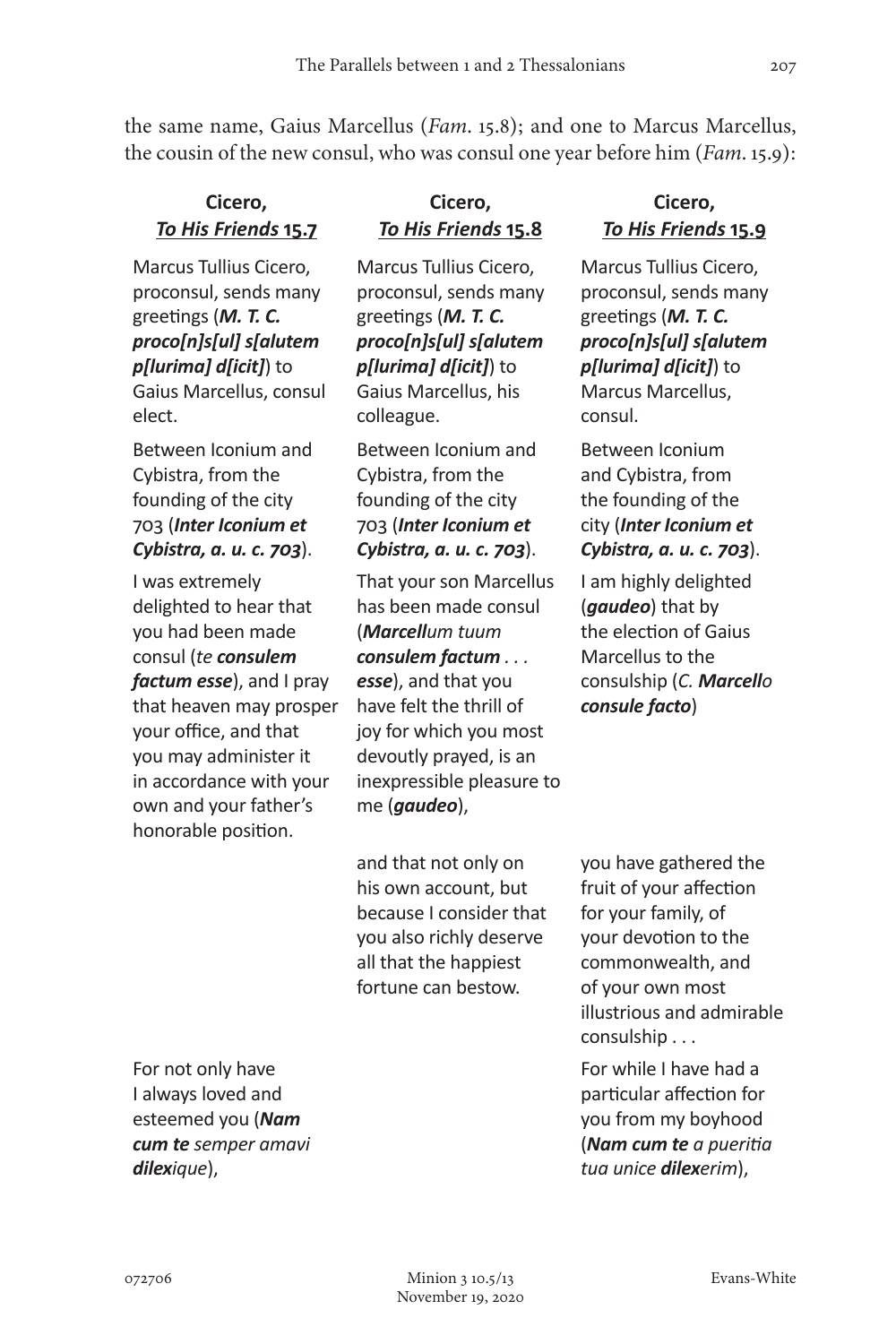but I have also found you sincerely devoted to myself through all the vicissitudes of my fortunes.

Moreover, because of the repeated good services of your father, when he either defended me in the days of my gloom or honored me in the days of my glory,

I am, and I am bound to be, heart and soul at the disposal of all of you, especially as I am fully conscious of the energetic support (more than should have been demanded of any woman) given to my welfare and position by that most sterling and excellent lady (*gravissimae atque optimae feminae*), your (*tuae*) mother.

And that is my justification for entreating you (*a te peto*) with special earnestness to show your esteem for me by defending me in my absence (*ut me absentem diligas atque defendas*).30

For I have had convincing proof of your incomparable goodness of heart toward me whether in my trouble or in my triumphs;

in short I have found your whole family most enthusiastic and eager in their support of my civil standing or official distinction (call it what you will).

For that reason you will do me a kindness if you pass on my congratulations to that most sterling and excellent lady (*gravissimae atque optimae feminae*), your (*tuae*) wife Junia.

and you have desired, and indeed deemed me to possess the widest influence in every direction . . .

I beg of you (*a te . . . peto*) to do what you always have done, to show your regard for me and defend me in my absence (*me absentem diligas atque defendas*).31

Take care of your health, and show your regard for me and defend me in my absence (*et me absentem diligas atque defendas*) . . . 32

#### **Table 10: Verbal Agreement between Three Parallel Letters by Cicero**

<sup>30.</sup> Williams, LCL (with modifications).

<sup>31.</sup> Williams, LCL (with modifications).

<sup>32.</sup> Williams, LCL (with modifications).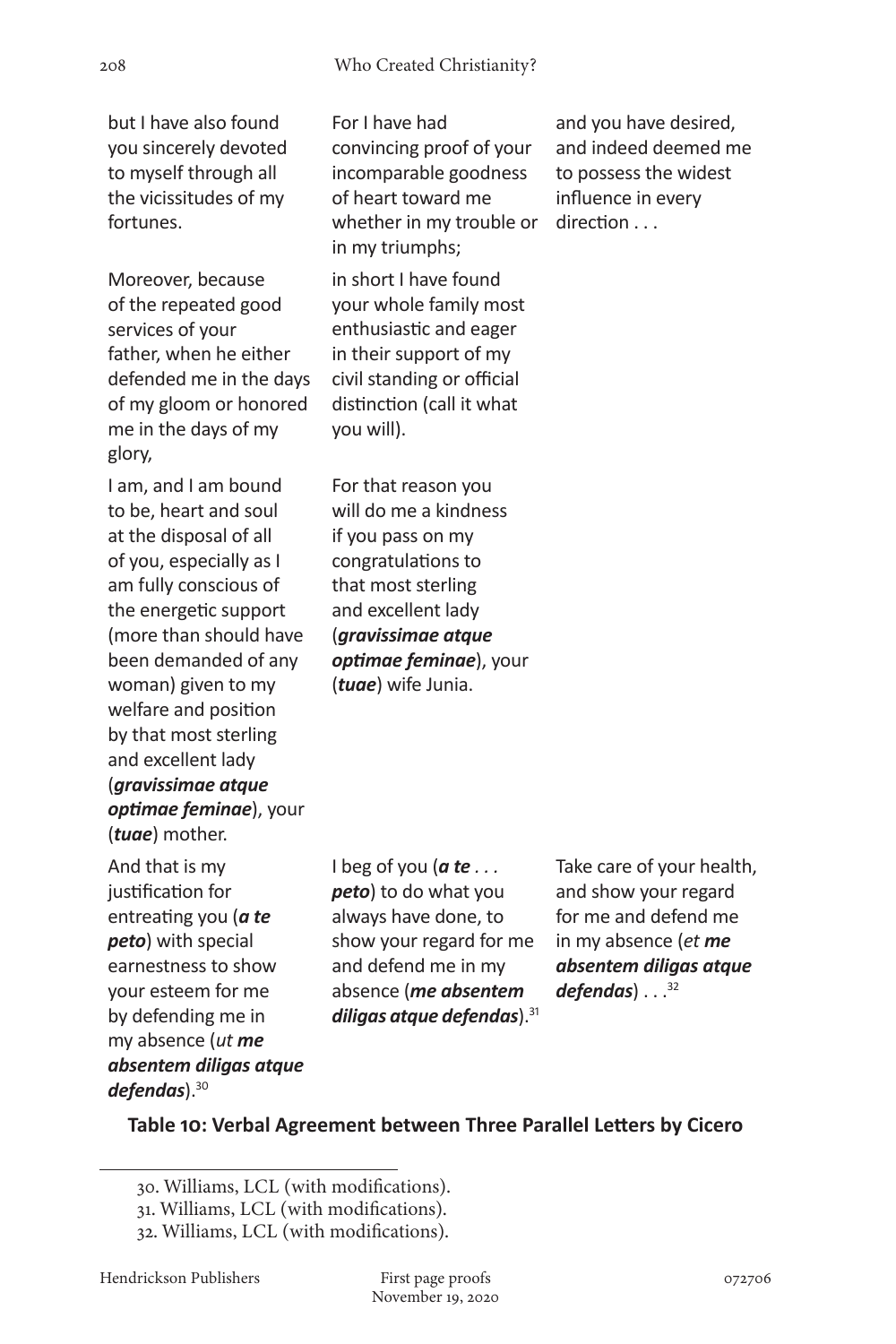There are not only considerable differences, but also considerable similarities in content and wording between two or even three of these parallel letters. For instance, Cicero expressed his joy twice (in 15.8 and 9) with the verb *gaudeo* and once without this verb (15.7). In addition, it is noticeable that the verbal agreements in the letter headings (including the date) and in the final greetings are considerably greater than in the rest of the letter, just as in 1 and 2 Thessalonians. It is most likely that when Cicero wrote the second and third letter, he had the content and wording of the first and the second letter fresh in mind.

#### **Broadening the Search for Historical Analogies**

The verbal agreements between 1 and 2 Thessalonians are not nearly as extensive as the verbal agreements between ancient parallel letters that were clearly the result of literary dependence. The parallels between the Thessalonian letters are similar to the parallels between both two of Pliny's letters and three of Cicero's letters. Both authors wrote their parallel letters on the same topics at the same time. In both cases, the verbal agreement is overall more limited, but it is particularly strong in the letter openings and closings, and identical words can appear in different order and in different statements.

These analogies speak in favor of the thesis that Paul himself may have written 1 and 2 Thessalonians on similar topics within a limited time frame. However, the verbal agreements between the parallel letters of Pliny and Cicero are not as extensive as the verbal agreements between some of Paul's letters. Therefore, the analogies used so far can only partially explain the parallels between 1 and 2 Thessalonians.

At this point, it is important to remember that "in the ancient world written letters and oral discourse (. . . speeches) were closely related. . . . Paul too used letters to communicate what he might have preferred to say, preach or teach in person."33 Moreover, much of what we find in Paul's letters reflects his oral preaching activity. Paul was not in the first place a letter writer, but a preacher and teacher who conveyed his theology predominantly orally. Like other preachers and orators, Paul would have repeated portions of his teaching many times. For this reason, I regard it as methodologically justified to broaden the focus of my search for ancient analogies and to include parallel speeches. In the next and final section, I will quote a number of ancient testimonies on parallel speeches and present a few examples.<sup>34</sup>

<sup>33.</sup> D. E. Aune, *The New Testament and Its Literary Environment* (Louisville: Westminster John Knox, 1987), 197.

<sup>34.</sup> Cf. E. Stemplinger, *Das Plagiat in der griechischen Literatur* (Leipzig: Teubner, 1912), 185–93 ("Selbstzitate") and 253–57 ("Selbstwiederholungen").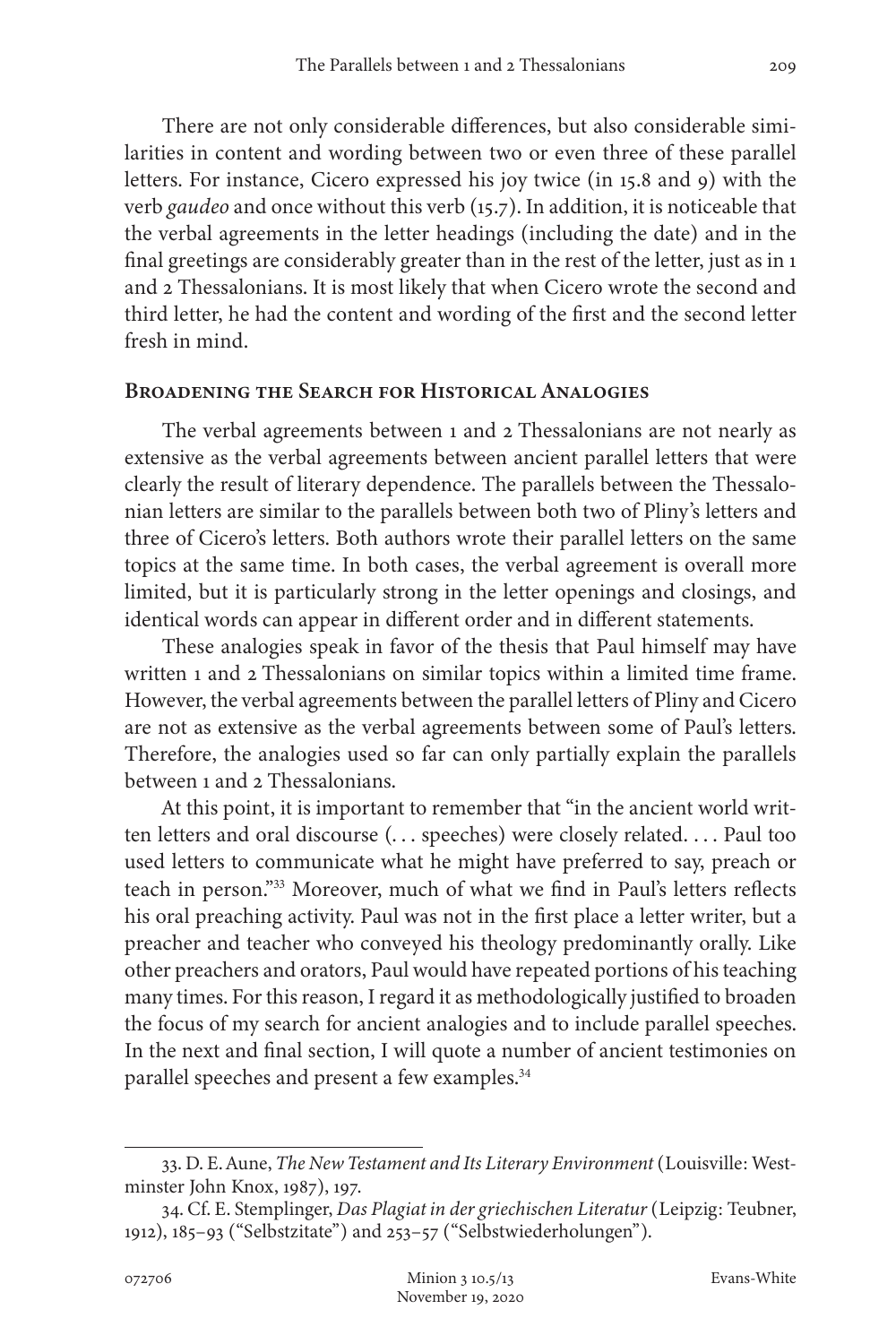# **4. Parallel Speeches in Antiquity**

# *The Acceptance of Self-repetition in Ancient Oratory*

In his *Speech to Philip*, the Attic orator Isocrates (fifth/fourth century BCE) explained in what kind of speeches he avoided verbatim repetitions of formulations from earlier speeches, and in what kind of speeches he regarded verbatim self-repetition as legitimate. It was a question of genre:

It is true that if I were making an epideictic speech I should try to avoid scrupulously all such repetitions; but now that I am urging my views upon you, I should have been foolish if I had spent more time on the style than on the subject matter, and if, furthermore, seeing that the other orators make free with my writings, I alone had abstained from what I have said in the past.<sup>35</sup>

Clearly, in ancient Greek oratory self-repetition was not generally regarded as improper, though it was to be avoided in epideictic speeches. This distinction speaks against Wrede's reasoning that Paul's partial self-repetition in 2 Thessalonians would have been regarded as illegitimate self-plagiarism.

## *The Use of Earlier Speeches*

Just as in ancient parallel letters, the parallels between ancient speeches were in some cases due to literary dependence and in other cases due to memory. It is not always possible to determine how the verbal agreement came about.

#### **Self-paraphrase by Demosthenes**

The Alexandrian sophist Aelius Theon (first/second century CE) informed his readers that Demosthenes (fourth century BCE) repeated the same thoughts in different speeches with different formulations:

Demosthenes often paraphrases himself [πολλάκις ἑαυτὸν παραφπράζει], not only transferring things he said in one speech to another, but even in a single speech the same things are constantly repeated, but this escapes the notice of the hearers because of the variation of the style.<sup>36</sup>

According to this testimony, Demosthenes practiced self-paraphrase but avoided verbal self-repetition.

<sup>35.</sup> Isocrates, *Ad Philippum* 93–94 (Norlin, LCL).

<sup>36.</sup> Theon, *Progymnasmata* 1 (2:63–64 Spengel); trans. G. A. Kennedy, *Progymnasmata. Greek Textbooks of Prose Composition and Rhetoric* (Leiden: Brill, 2003), 7.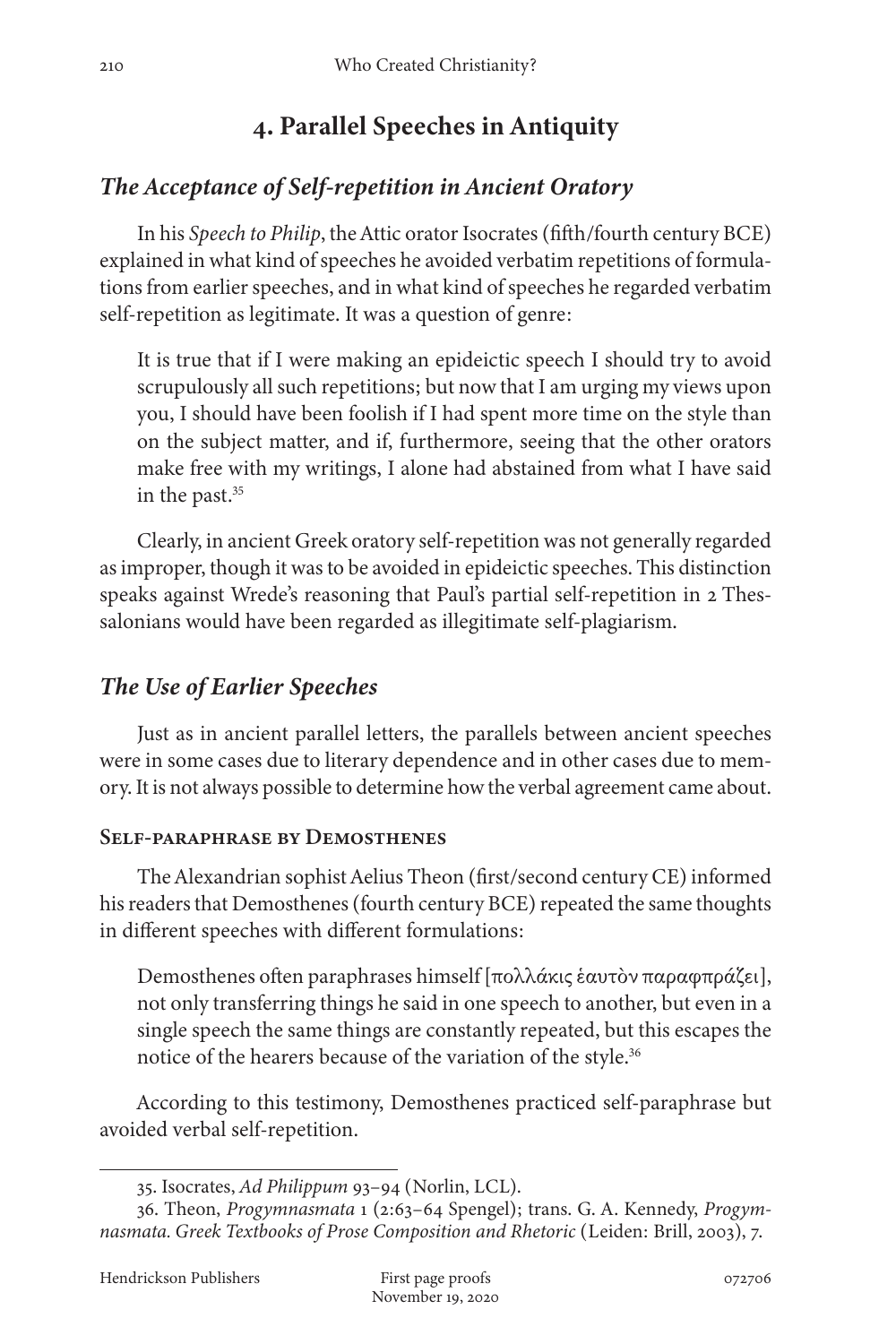#### **Self-paraphrase by Libanius**

Something similar can be observed in the writings of the orator Libanius (fourth century CE). His writings are one of the most extensive oeuvres of a pagan Greek author that has survived (only the works of Plutarch and Galen are more extensive). The oeuvre of Libanius consists of letters, rhetorical writings, and speeches.<sup>37</sup> Among his speeches, there are several pairs that he composed about the same time on the same topic: speeches 27 and 28 from the year 384 CE, speeches 48 and 49 from the year 388 CE, and speeches 51 and 52, also from the year 388 CE.

As we can see below, the two speeches 51 and 52, addressed to Emperor Theodosius the Great, have a parallel structure:<sup>38</sup>

| Libanius,<br>Speech 52              |                                    |
|-------------------------------------|------------------------------------|
| $52.1 - 3$                          | Introduction                       |
| $52.5 - 7$                          | Visit to the governors             |
| $51.13, 29 - 31$                    | Intrigues of the professors        |
| $52.9 - 18$ , $27 - 28$ , $31 - 36$ | Arguments concerning the dangers   |
| $52.19 - 28, 37 - 38$               | Rebuttal of objections             |
| $52.39 - 45$                        | Explanations for previous behavior |
| 52.17-18, 45, 47.50                 | Necessity of a law                 |
|                                     |                                    |

#### **Table 11: Parallels between Two Speeches of Libanius**

A synoptic comparison of the Greek texts<sup>39</sup> shows that, despite their parallels in content and structure, the two speeches have virtually no similarities in wording. In his second speech on the same topic, Libanius gave his thoughts a completely new linguistic garb.

#### **Partial Verbal Self-repetition by Isocrate**

In contrast, Isocrates felt free to repeat not only his own thoughts but also some of his own words. In his autobiographic speech *Antidosis* (354/3 BCE), he pointed out that at times he felt free to repeat parts of his earlier speeches:

<sup>37.</sup> H.-G. Nesselrath, *Libanios: Zeuge einer schwindenden Zeit*, Standorte in Antike und Christentum 4 (Stuttgart: Hiersemann, 2012), 37.

<sup>38.</sup> P. Petit, "Untersuchungen über die Veröffentlichung und Verbreitung der Reden des Libanios" (1956), in *Libanios*, eds. G. Fatouros and T. Krischer; Wege der Forschung 621 (Darmstadt: Wissenschaftliche Buchgesellschaft, 1983), 82–128 (90–91).

<sup>39.</sup> Cf. S. Kauffmann, "Discours 45, 50, 51 et 52 de Libanios. Édition, traduction, commentaire" (PhD diss., Université Paris Nanterre, 2006).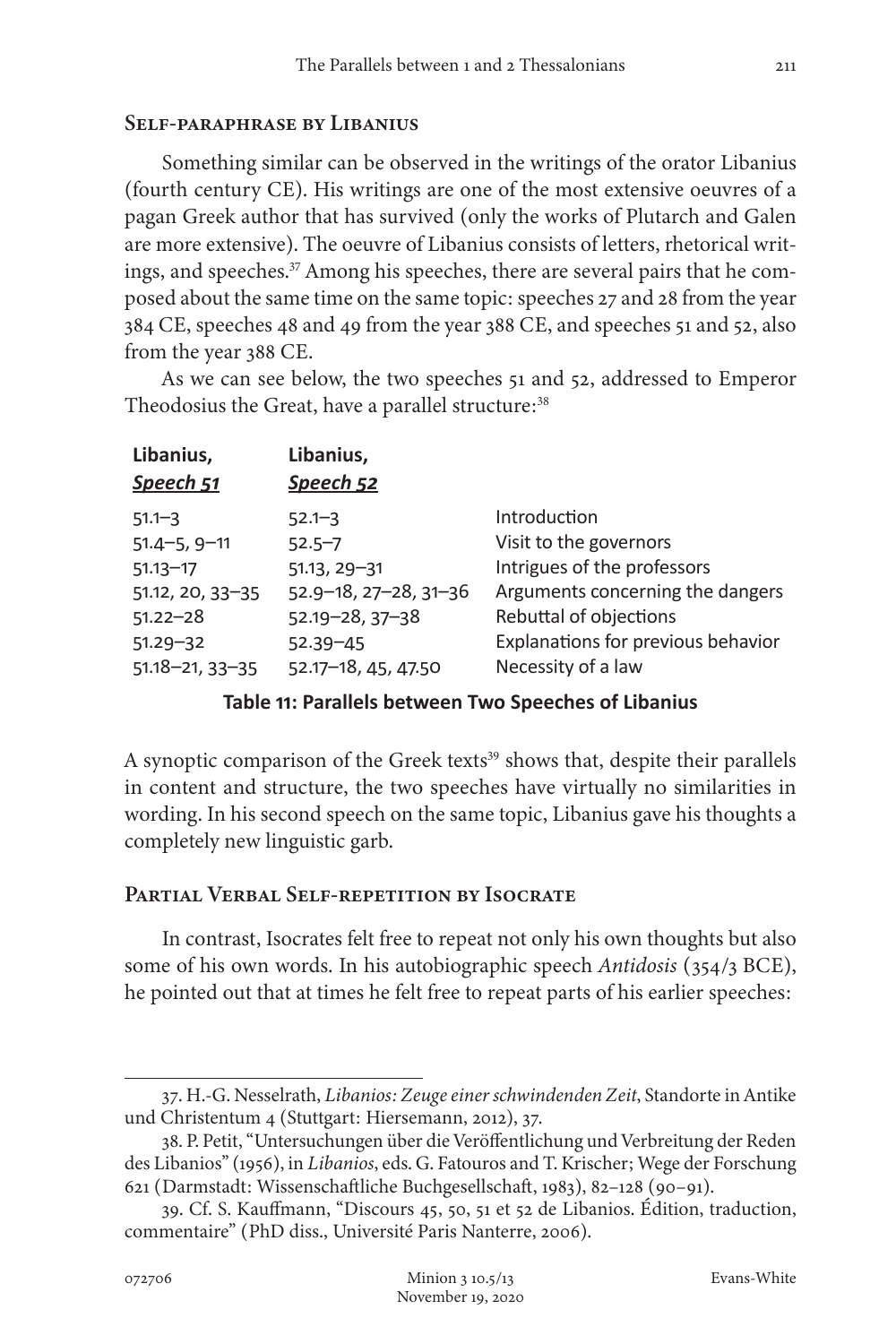I am not going to refrain from quoting, at any rate briefly, from my earlier writings, but shall use whatever I may think appropriate to the present occasion [εἴποιμ' ἄν εἴ τί μοι δόξει πρὲπον εἶναι τῷ παρόντι καιρῷ]. For it would be absurd, when I see other men making use of my words, if I alone should refrain from using what I have written in former days, especially now when I have chosen to repeat to you not merely small parts but whole divisions of my speeches. I shall, therefore, act in this matter as occasion may suggest.<sup>40</sup>

In his above-quoted *Speech to Philip* (346 BCE), Isocrates expressed this conviction again:

Let no one suppose that I desire to conceal the fact that I have in some instances expressed myself in the same manner as upon a former occasion [ὅτι τούτων ἔνια πέφρακα τὸν αὐτὸν τρόπον ὅν περ πρότερον]. For, coming to the same thoughts, I have preferred not to go through the effort of striving to phrase differently what has already been well expressed. . . . So, then, I may perhaps be allowed to use what is my own [τοῖς μὲν οὖν οἰκείοις τυχὸν ἂν χρησαίμην], if at any time I am greatly pressed and find it suitable, although I would not now any more than in times past appropriate anything from the writings of other men.<sup>41</sup>

This remark of Isocrates referred to the immediately preceding section of his *Speech to Philip*, which shows similarities not only in content but also in wording to his much earlier *Panegyric Speech* (380 BCE):

#### **Isocrates,** *Panegyric Speech* **147**

The Persians were so inferior to these men that the King (**ὁ βασιλεὺς**), finding himself in difficult straits and despising his own forces (**καταφροσήσ**ας **τῆς περὶ αὑτὸν δυνάμεως**),

did not scruple to seize (**συλλαβ**εῖν) the captains of the auxiliaries in violation of the truce, hoping by this lawless act to throw their army into confusion,

#### **Isocrates,** *Speech to Philip* **91**

Notwithstanding that his foes had suffered so severe a loss, the King so thoroughly despised his own forces (**κατεφρόνησ**εν **ὁ βασιλεὺς τῆς περὶ αὑτὸν δυνάμεως**)

that he invited Clearchus and the other captains to a parley, promising to give them great gifts and to pay their soldiers their wages in full and to give them safe convoy home; then, having lured them by such prospects,

<sup>40.</sup> Isocrates, *Antidosis* 74 (Norlin, LCL).

<sup>41.</sup> Isocrates, *Ad Philippum* 93–94 (Norlin, LCL).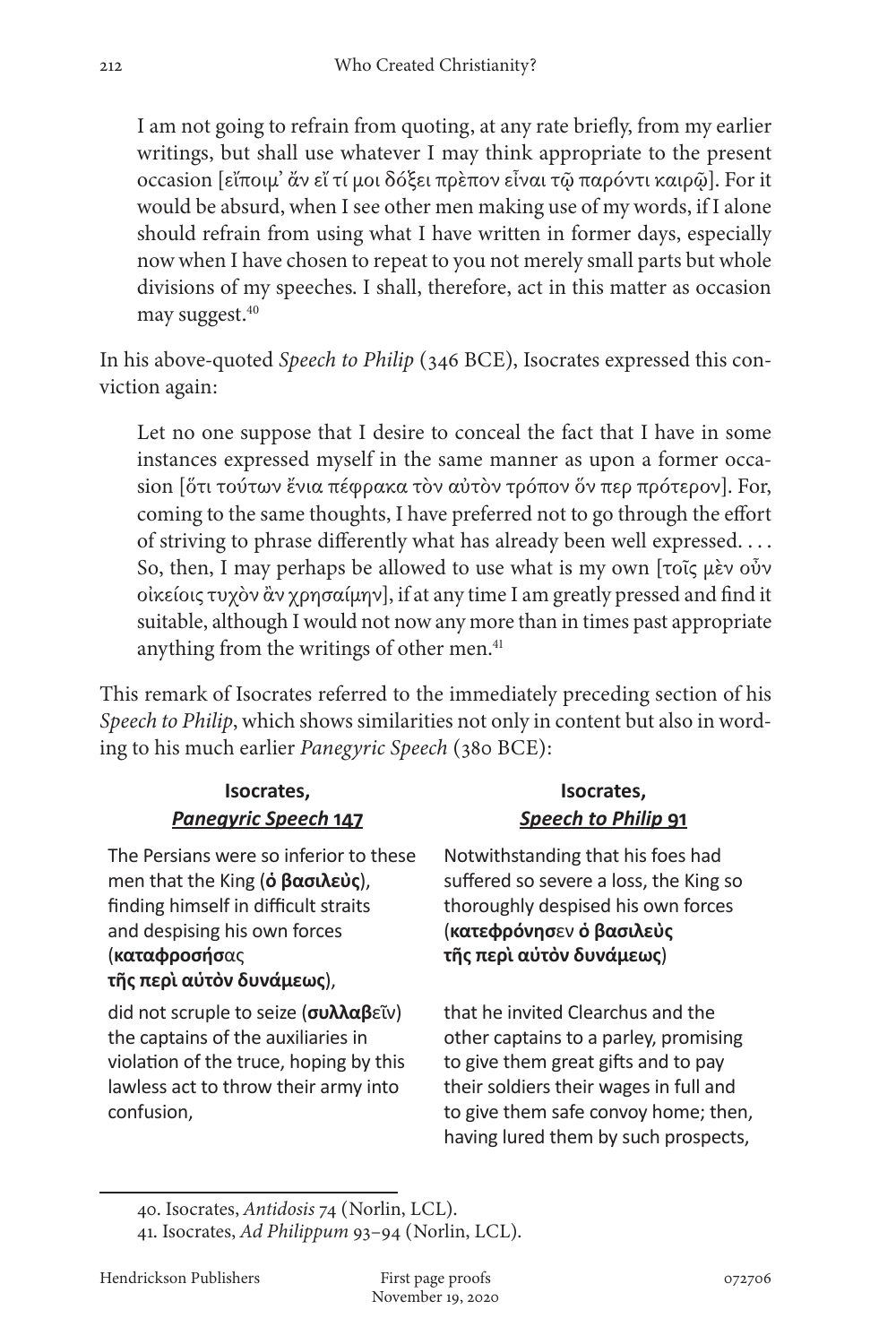|                                                                                                                                                                    | and having assured them by the most<br>solemn pledges known to the Persians,<br>he seized them $(\sigma \nu \lambda \lambda \alpha \beta \omega \nu)$ and put<br>them to death,                        |
|--------------------------------------------------------------------------------------------------------------------------------------------------------------------|--------------------------------------------------------------------------------------------------------------------------------------------------------------------------------------------------------|
| and preferring to offend against the<br>gods (και μάλλον είλετο περι τους<br>θεούς έξαμαρτεῖν) rather than join<br>issue openly with these soldiers. <sup>42</sup> | preferring to offend against the gods<br>(και μᾶλλον εἵλετο περι τους θεους<br>έξαμαρτεῖν) rather than risk a clash<br>with our soldiers, bereft though they<br>now were of Cyrus's aid. <sup>43</sup> |

#### **Table 12: Verbal Agreement between Two Speeches of Isocrates**

This partial verbal agreement is similar to the verbal agreement in the letter bodies of 1 and 2 Thessalonians. The most likely explanation for these agreements is that when Isocrates composed his *Speech to Philip*, he used a copy of his *Panegyric Speech* that he had written more than three decades before. He would perhaps not have had to consult a written copy of a speech that he composed only recently.

# *Memory for Preformed Passages*

In some cases, the evidence demonstrates that parallels between speeches can be accounted for by human memory. The Roman rhetorician Quintilian (first century CE) reported that some well-known orators worked out and memorized text modules for various situations so that they could introduce them by heart whenever necessary:

[That certain topics] are part and parcel of actual forensic pleading is so obvious that certain speakers, men too who have held civil office with no small distinction, have written out passages dealing with such themes, committed them to memory and kept them ready for immediate use, with a view to employ them when occasion arose as a species of ornament to be inserted into their extempore speeches.<sup>44</sup>

Quintilian rejected this practice, because it prevents flexible responses to very different situations and because it bores the audience with what they already know:

<sup>42.</sup> Norlin, LCL (with modifications).

<sup>43.</sup> Norlin, LCL (with modifications).

<sup>44.</sup> Quintilian 2.4.27 (Butler, LCL).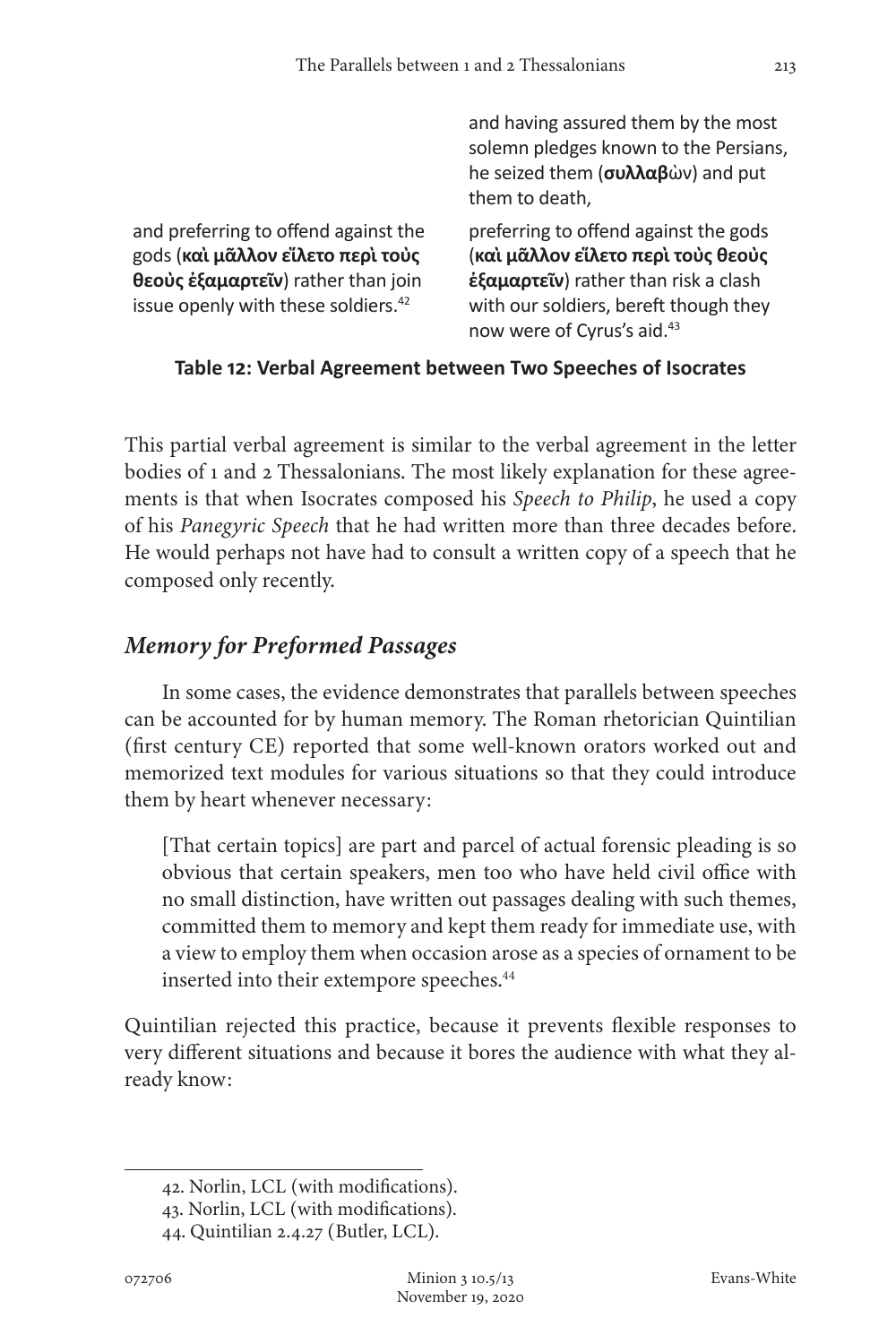When they produce the same passage in a number of different cases (*cum eadem iudiciis pluribus dicunt*), they must come to loathe it like food that has grown cold and stale, and they can hardly avoid a feeling of shame at displaying this miserable piece of furniture to an audience whose memory must have detected it so many times already: like the furniture of the ostentatious poor, it is sure to shew signs of wear through being used for such a variety of different purposes.<sup>45</sup>

There is no evidence that Paul was afraid of repeating himself and boring his readers (cf. Phil 3:1). It is therefore quite possible that he integrated preformed material drawn from earlier discourse. However, the many parallels between 1 and 2 Thessalonians go beyond what can be explained by this analogy from Roman oratory.

# *Memory for Speeches*

#### **Extensive Verbal Self-repetition by Hortensius**

Another piece of ancient evidence comes from Cicero who reported that the Roman senator, consul, and orator Hortensius (second/first century BCE) was able to remember and repeat his own speeches word-for-word:

First of all he possessed a memory of such accuracy as I can testify never to have known in anyone. What he had prepared in private he could reproduce without memorandum in the very words (*verbis eisdem*) of his original thought. This great natural gift he used so well that he was able without the aid of prompting to recall not only his own words, whether merely thought out or written down, but also all that was said by the other side.46

Cicero described Hortensius's memory as extraordinary, even according to ancient standards, and Paul's letters do not contain parallel passages with so much verbal agreement. We therefore have to look elsewhere for a closer analogy.

#### **Extensive Self-repetition by Jeremiah**

Some Old Testament texts imply that the prophets essentially knew their teachings by heart. The report on the historical context of the book of Jeremiah is illuminating. It says that in the fourth year of King Jehoiakim's reign (about 600 BCE), the prophet Jeremiah received the divine command to write all the

<sup>45.</sup> Quintilian 2.4.29 (Butler, LCL).

<sup>46.</sup> Cicero, *Brutus* 301 (Hendrickson, LCL); cf. 303.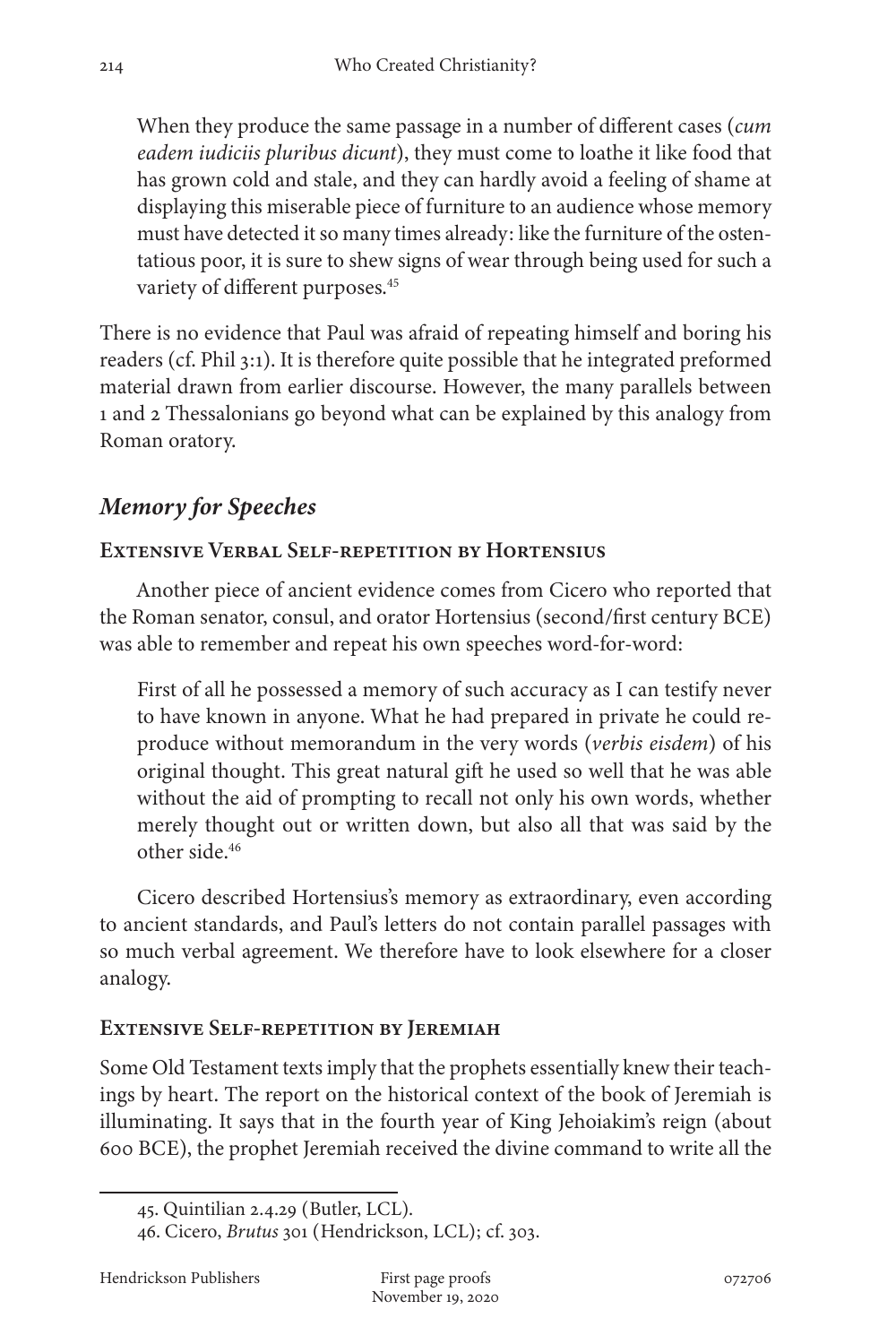words on a scroll, which God had spoken to him since his calling decades ago (Jer 36:1–2; 45:1; cf. 30:2; 51:60; and Isa 30:8). After Jeremiah had dictated them to his secretary Baruch (Jer 36:4, 17–18), King Jehoiakim burned the scroll (Jer 36:21–23). Jeremiah dictated the content of the burned scroll a second time (Jer 36:27–28, 32). This description presupposes that the prophet was able to reproduce his messages from memory.<sup>47</sup> This would certainly include their contents and likely parts of their wording.

The apostle Paul was not just a letter writer. Like Jeremiah (and other Jewish prophets), he was also a preacher, and he probably would have repeated his messages many times. If he was able to reproduce them from memory, he might also have been able to adjust them to the different purposes of his sermons and his letters. It would therefore have been quite natural if letters with similar purposes contained some parallel passages, which had their common origin in Paul's oral preaching activity.

#### *Implications from a Broadened Perspective*

Since in the ancient world, written letters were closely related to oral discourse, these observations from ancient oratory are also relevant for the Pauline letter. According to ancient rhetorical standards, the parallels between 1 and 2 Thessalonians did not count as illegitimate self-plagiarism.

Some ancient orators such as Isocrates reused their own earlier speeches, not only by paraphrasing them but also by repeating parts of them word-forword. In light of such analogies, it is historically quite plausible that Paul paraphrased material from his earlier letters both completely and partially. Just as in the speeches of some Roman orators, some of the parallels between 1 and 2 Thessalonians may have been due to preformed elements that Paul inserted by heart, not only in different sermons but also in his parallel letters.

Beyond that, as a letter writer, Paul would have drawn on the content and vocabulary of his long-term preaching activity. It is quite likely that, just like the Old Testament prophets, Paul knew much of his oral preaching by heart and could therefore easily introduce relatively fixed elements in more than one letter.

<sup>47.</sup> Cf. H.-P. Rüger, "Oral Tradition in the Old Testament," in *Jesus and the Oral Gospel Tradition*, ed. H. Wansbrough, JSNTSup 64 (Sheffield: Sheffield Academic, 1991), 107–20 (115–19).